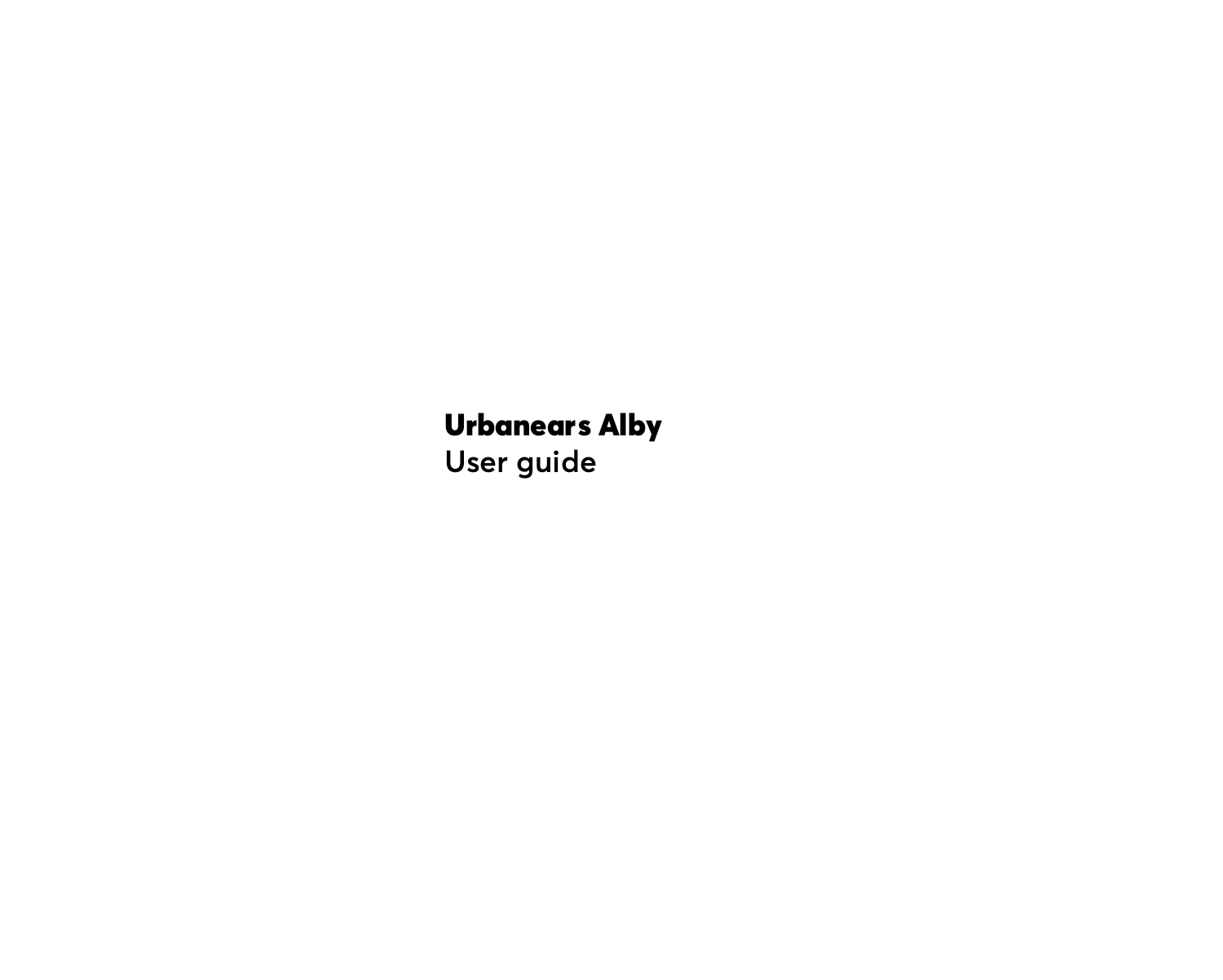- **English**
- **Dansk**
- **Deutsch**
- **Español**
- **Français**
- **Italiano**
- **日本語**
- 9 **한국어**
- **Nederlands**
- **Norsk**
- **Wikang Filipino**
- **Polski**
- **Português**
- **Русский**
- **Svenska**
- **ภาษาไทย**
- **Türkçe**
- **简体中文**
- **繁體中文**

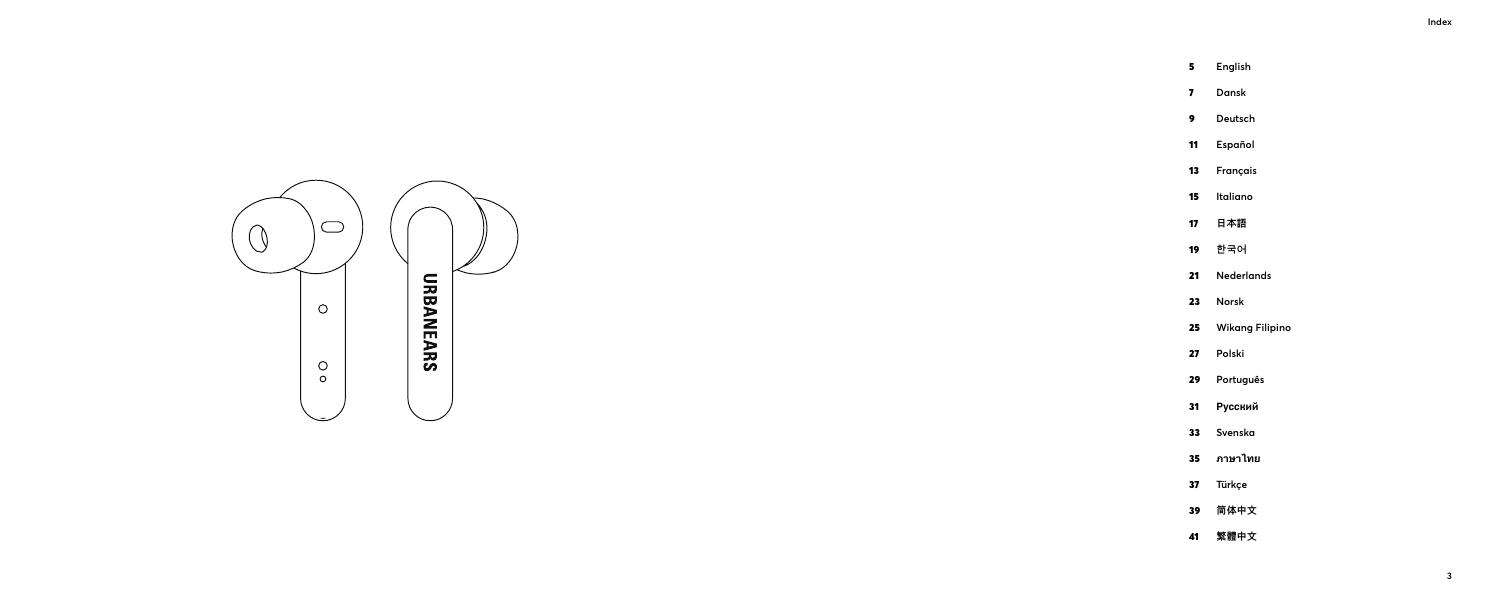#### First time setup

- **1 Open the case and take the earbuds out.**
- **2 Remove the protective plastic strips and put the earbuds back in the case.**
- **3 Take out the earbuds, wait 5 seconds and put them in your ears.**
- **4 Select** Urbanears Alby **from your device's Bluetooth ® menu.**

Triple tap the right earbud

Press and hold (2s) any earbud **Voice assistant**

**Next song**

# Touch control

Double tap any earbud **Play/pause, answer a call or hang up** Triple tap the left earbud **Previous song**

#### Charging case

**Put your earbuds back into the case to recharge, a fully charged case can recharge both earbuds up to 4 times. The LED indicator on the case shows its battery level, from green (full), through orange to red (low). Connect the case to a USB power source via the included USB-C cable to charge it. When your earbuds are in the case, they turn off. Taking them out will turn them on and try to reconnect.**

### **Overview**

- **Earbuds**
- **1 Touch control surface 5 Case battery LED indicator**
- **2 Earbud LED indicator**
- **3 Microphone for phone calls 6 USB-C port for charging**

**Charging case** 

**4 Removable ear tips (S/M/L)**



- **1 Open the Bluetooth menu on the device that your earbuds are currently connected to and disconnect Urbanears Alby.**
- **2 The earbuds are now in pairing mode and ready to connect.**
- **1 Open the Bluetooth menu on the device you want to connect to and select Urbanears Alby.**

# Resetting your earbuds

**If you have problems pairing your earbuds or they become erratic or unresponsive, perform a hardware reset.** 

**1 Put the earbuds in the charging case.**

Pairing with another device

**2 Take out the earbuds of the case.**

**If the problem persists, perform a factory reset.**

**Note: This will delete all information about previous paired devices.**

- **1 Take out the earbuds and put them in your ears.**
- **2 Press and hold the touch control surface on both earbuds for 7 seconds, until they turn off.**
- **3 Press and hold the touch control surface on both earbuds for 10 seconds. You will hear the earbuds turn on, initiate Bluetooth pairing and then power off.**
- **4 Put your earbuds back in the charging case and they will be reset to factory settings.**

#### Pairing after factory reset

- **1 Open the Bluetooth menu on the device that your earbuds were previously connected to and remove Urbanears Alby.**
- **2 Take out the earbuds, wait 5 seconds and then put them in your ears.**
- **3 Select Urbanears Alby from your device's Bluetooth menu.**





5

2

4

 $\mathbb{O}$ 

 $\mathcal{O}$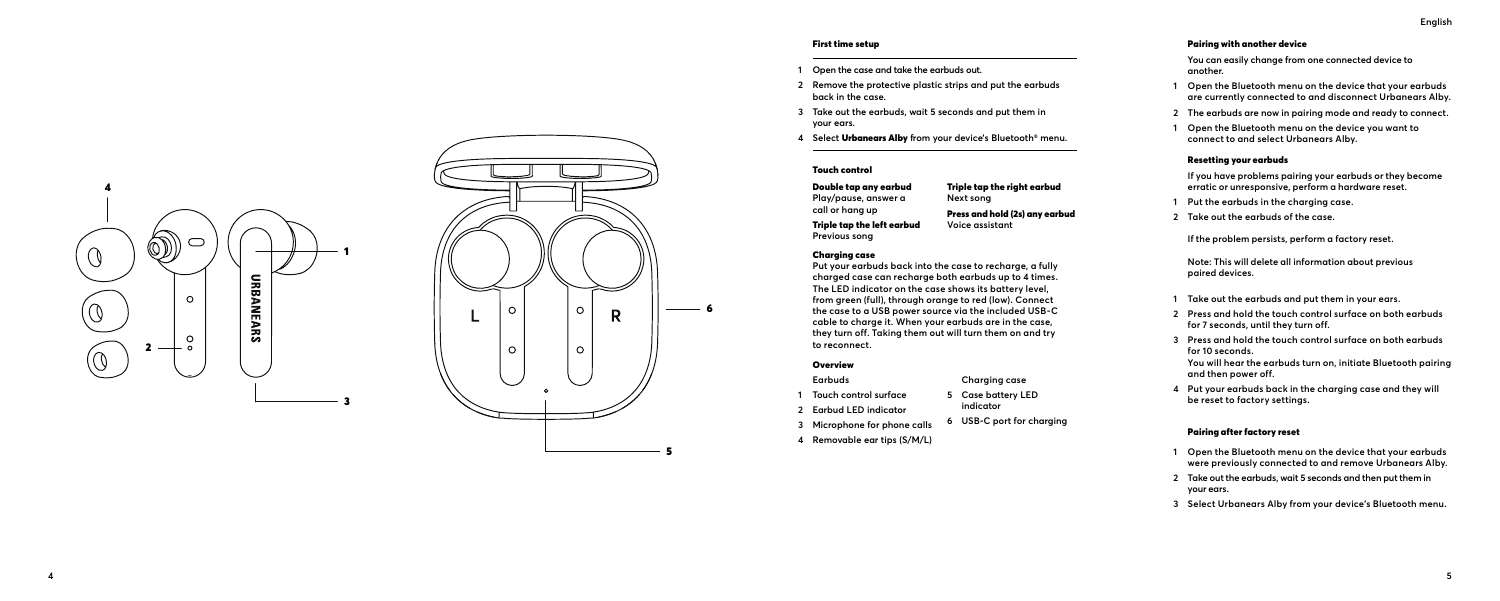#### Første opsætning

- **1 Åbn etuiet og tag ørepropperne ud.**
- **2 Fjern de beskyttende plastikstrimler, og sæt ørepropperne tilbage i etuiet.**
- **<sup>3</sup> Tag ørepropperne ud, vent 5 sekunder og sæt dem i ørerne. 4 Vælg** Urbanears Alby **fra Bluetooth®-menuen på din enhed.**
- 

#### **Touchbetiening**

Tryk to gange på en øreprop **Play/pause, besvar et opkald eller læg på** Tryk tre gange på den venstre øreprop **Foregående nummer**

**En opladet æske kan genoplade høretelefoner op til 4 timer. LED-indikatoren på æsken viser batteriniveauet, fra grøn (fuld opladet), til orange til rød (lav). Tilslut etuiet til en USB-strømkilde med det medfølgende USB-C-kabel for at oplade det. Dine øretelefoner er slukkede, når de er i æsken. De tændes automatisk og tilslutter, når de tages ud.**

- 
- **1 Touchflade**
- **2 LED-indikator**
- **3 Mikrofon til opkald**
- **4 Aftagelige ørepropper (S/M/L)**

# Tryk tre gange på den højre øreprop **Næste nummer** Tryk og hold (i 2 sekunder) på en øreprop **Voice Assistent**

# Opladningsetui

**Læg dine høretelefoner i æsken for at genoplade.** 

#### Overblik **Øretelefoner**

- **Opladningsetui**
- **5 Batteri-LED-indikator**
	- **6 USB-C port til opladning**
- 
- 

# Parring med en anden enhed

**Du kan nemt skifte fra en tilsluttet enhed til en anden.**

- **1 Åbn Bluetooth-menuen på den enhed, som dine ørepropper er tilsluttet lige nu og frakobl dem Urbanears Alby.**
- **2 Ørepropperne er nu i parringstilstand og klar til at oprette forbindelse.**
- **3 Åbn Bluetooth-menuen på den enhed, du vil oprette forbindelse til, og vælg Urbanears Alby.**

# Nulstil dine ørepropper

**Hvis du har problemer med at parre dine ørepropper, eller de bliver uberegnelige eller ikke reagerer, skal du udføre en nulstilling af hardware.** 

- **1 Læg dine ørepropper i opladningsetuiet.**
- **2 Tag dine ørepropper ud af etuiet.**

**Hvis problemet fortsætter, skal du udføre en fabriksnul stilling. Bemærk: Dette sletter alle oplysninger om tidligere parrede enheder.**

- **1 Tag ørepropperne ud og sæt dem i ørerne.**
- **2 Tryk og hold på touchfladen på begge ørepropper i 7 sekunder, indtil de slukkes.**
- **3 Tryk og hold touchfladen på begge ørepropper i 10 sekunder. Du vil høre ørepropperne tænde, starte Bluetooth-parring og derefter slukke.**
- **4 Sæt ørepropperne tilbage i opladningsetuiet, og de nulstilles til fabriksindstillinger.**

# Parring efter fabriksnulstilling

- **1 Åbn Bluetooth-menuen på den enhed, som dine ørepropper tidligere var tilsluttet og fjern Urbanears Alby.**
- **<sup>2</sup> Tag ørepropperne ud, vent 5 sekunder og sæt dem i ørerne. 3 Vælg Urbanears Alby fra Bluetooth®-menuen på din enhed.**
- 





5

4

 $\mathbb{O}$ 

 $\overline{O}$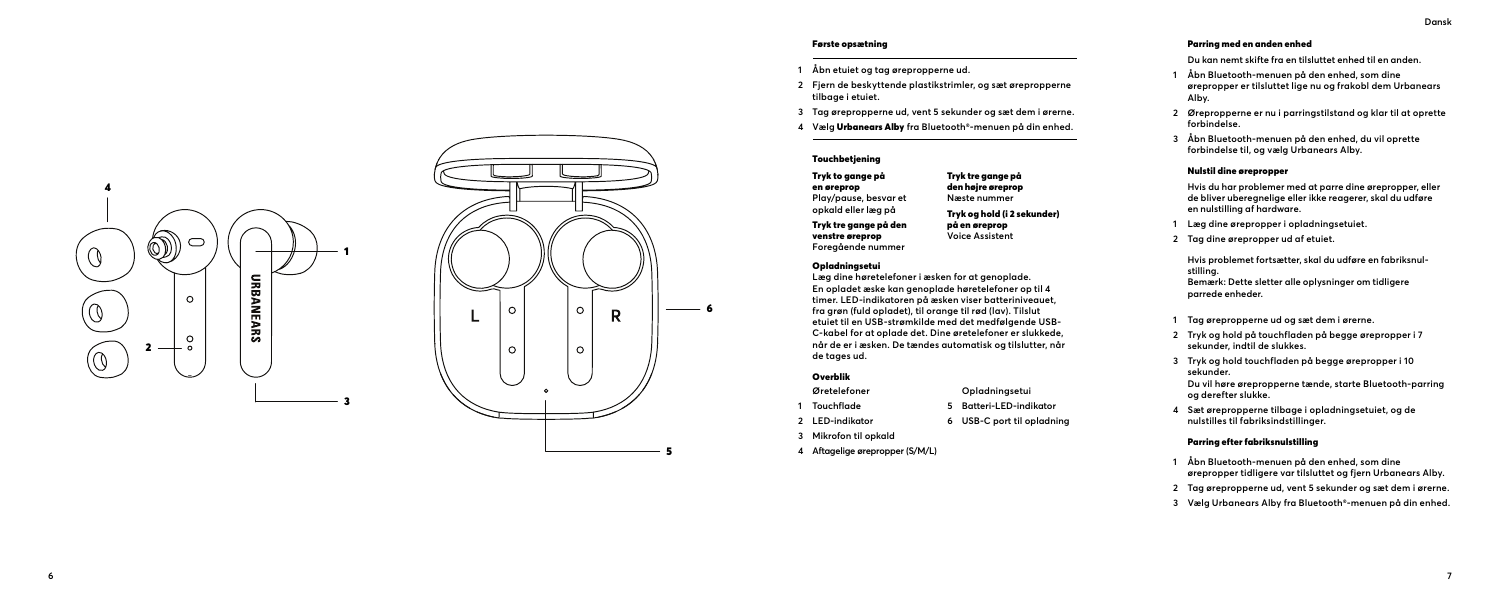#### Erstmaliges Setup

- **1 Öffne die Box und nimm die Ohrhörer heraus.**
- **2 Entferne die Plastik-Schutzstreifen und lege die Ohrhörer wieder in die Box.**
- **3 Nimm die Ohrhörer heraus, warte 5 Sekunden und führe sie in deine Ohren ein.**
- **4 Wähle** Urbanears Alby **aus dem Bluetooth ®-Menü deines Geräts aus.**

# Touch-Bedienelemente

Zweimal auf einen der Ohrhörer tippen **Wiedergabe/Pause, Anruf entgegennehmen oder auflegen** Dreimal auf den linken Ohrhörer tippen **Vorheriges Lied**

# Dreimal auf den rechten Ohrhörer tippen **Nächstes Lied** Einen der Ohrhörer (2 Sekund en lang) gedrückt halten **Sprachassistent**

#### Ladebox

**Lege deine Ohrhörer zum Laden wieder in die Box. Eine vollständig geladene Box kann beide Ohrhörer bis zu 4 Mal aufladen. Die LED-Anzeige auf der Box zeigt den Lade zustand an: von grün (voll), über orange zu rot (niedrig). Verbinde die Box mit dem beigelegten USB-C-Kabel mit einer USB-Stromquelle, um sie aufzuladen. Wenn deine Ohr hörer in der Box liegen, schalten sie sich aus. Wenn du sie herausnimmst, schalten sie sich wieder ein und versuchen, eine Verbindung herzustellen.**

> **Ladebox 5 LED-Anzeige Ladebox**

> > **Aufladen**

#### Aufbau

#### **Ohrhörer**

- **1 Touch-fähige Oberfläche**
- **2 LED-Anzeige Ohrhörer 6 USB-C-Anschluss zum**
- **3 Mikrophon für Anrufe**
- **4 Abnehmbare Ohrhörerkappen (S/M/L)**

#### Mit einem anderen Gerät koppeln

**Du kannst ganz einfach von einem verbundenen Gerät zu einem anderen wechseln.**

- **1 Öffne das Bluetooth-Menü auf dem Gerät, mit dem deine Ohrhörer verbunden sind, und trenne die Verbindung Urbanears Alby.**
- **2 Die Ohrhörer sind nun im Kopplungsmodus und können erneut verbunden werden.**
- **3 Öffne das Bluetooth-Menü auf dem Gerät, mit dem du eine Verbindung herstellen möchtest, und wähle Urbanears Alby.**

#### Ohrhörer zurücksetzen

**Falls Probleme beim Koppeln deiner Ohrhörer auftreten bzw. diese schlecht oder gar nicht mehr reagieren, solltest du einen Hardware-Reset durchführen.** 

- **1 Lege die Ohrhörer in die Ladebox.**
- **2 Nimm die Ohrhörer wieder aus der Box.**

**Wenn das Problem weiterhin besteht, setze den Kopfhörer auf die Werkseinstellung zurück. Hinweis: Dadurch werden alle Informationen zu vorher gekoppelten Geräten gelöscht.**

- **1 Nimm die Ohrhörer heraus und führe sie in deine Ohren ein.**
- **2 Halte die Touch-Oberfläche an beiden Ohrhörern 7 Sekunden lang gedrückt, bis sie sich ausschalten.**
- **3 Halte die Touch-Oberfläche an beiden Ohrhörern 10 Sekunden lang gedrückt. Wenn du hörst, dass sich die Ohrhörer einschalten, starte die Bluetooth-Kopplung und schalte die Ohrhörer anschließend aus.**
- **4 Lege die Ohrhörer zurück in die Ladebox, um sie auf die Werkseinstellungen zurückzusetzen.**

#### Ohrhörer nach dem Zurücksetzen koppeln

- **1 Öffne das Bluetooth-Menü auf dem Gerät, mit dem deine Ohrhörer zuvor verbunden waren, und entferne den Eintrag Urbanears Alby.**
- **2 Nimm die Ohrhörer heraus, warte 5 Sekunden und führe sie in deine Ohren ein.**
- **3 Wähle Urbanears Alby aus dem Bluetooth ®-Menü deines Geräts aus.**





5

6

2

4

 $\mathbb{O}$ 

 $\mathcal{O}$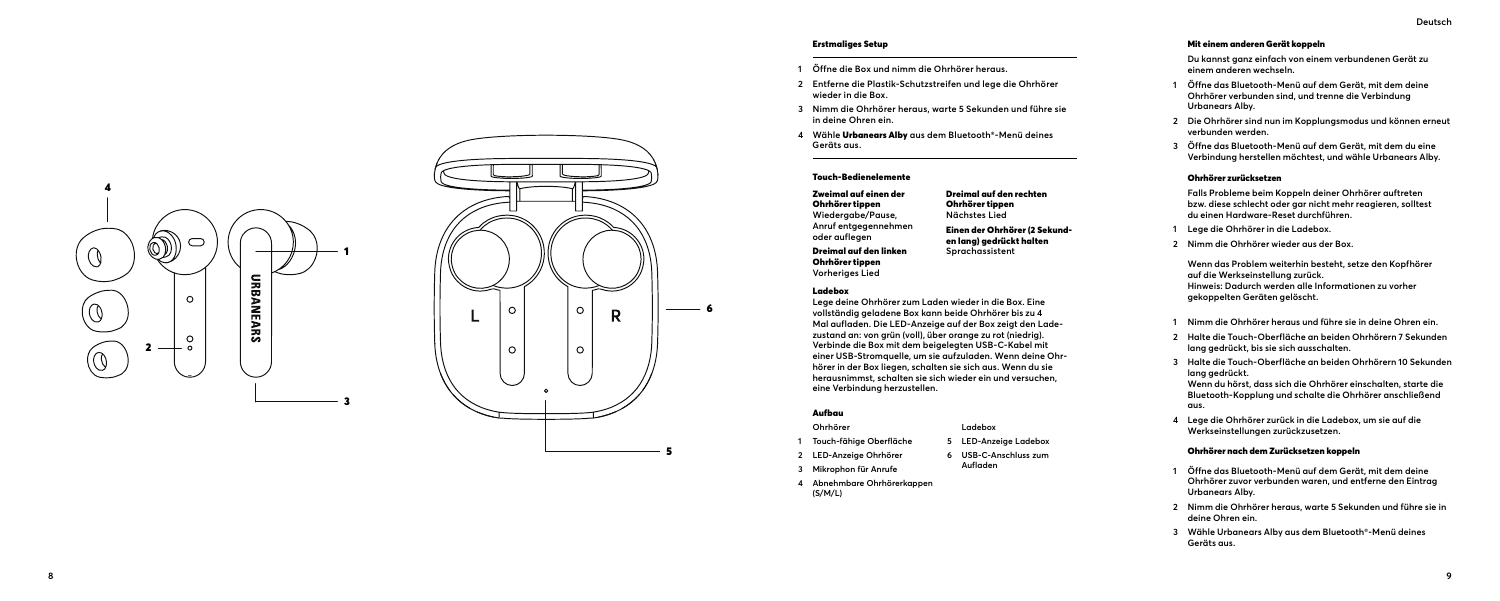#### Configuración inicial

- **1 Abre el estuche y saca los auriculares de botón.**
- **2 Retira la tira de plástico protectora y guarda los auriculares de nuevo en el estuche.**
- **3 Saca los auriculares de botón, espera 5 segundos y póntelos en las orejas.**
- **4 Selecciona** Urbanears Alby **en el menú Bluetooth ® de tu dispositivo.**

#### Control táctil

Tocar dos veces en cual quiera de los auriculares **Reproducir/pausar, responder a una llamada o colgar** Tocar tres veces en el auricular izquierdo **Canción anterior** Tocar tres veces en el auricular derecho **Siguiente canción** cualquier auricular **Para el asistente de voz**

#### Estuche de carga

**Vuelve a guardar los auriculares de botón en el estuche para cargarlos. Un estuche totalmente cargado puede recargar ambos auriculares hasta 4 veces. El indicador LED del estuche muestra el nivel de la batería, desde verde (batería llena), pasando por naranja, hasta rojo (batería baja). Para cargar, conecta el estuche a una fuente de alimentación USB con el cable USB-C que viene incluido. Cuando los auriculares de botón estén en el estuche, esta rán apagados. Al sacarlos se encienden automáticamente e intentan reconectarse.**

#### Diseño

**lares de botón**

**Auriculares de botón**

- **1 Superficie de control táctil 5 Indicador LED de la**
- **2 Indicador LED en los auricu batería del estuche**
	- **6 Puerto USB-C para carga**

**Estuche de carga**

Mantener pulsado (2 s)

- **3 Micrófono para llamadas de teléfono**
- **4 Puntas intercambiables (P/M/G)**

#### Emparejar con otro dispositivo

**Puedes cambiar fácilmente de un dispositivo conectado a otro.**

- **1 Abre el menú Bluetooth en el dispositivo al que están conectados en este momento tus auriculares de botón y desconecta Urbanears Alby.**
- **2 Los auriculares de botón ahora están en modo de emparejamiento y listos para conectar.**
- **3 Abre el menú Bluetooth en el dispositivo al que quieres conectarlos y selecciona Urbanears Alby.**

#### Volver a configurar tus auriculares de botón

**Si tienes problemas al emparejar tus auriculares de botón, o se han vuelto erráticos o no responden, vuelve a configurar el hardware.** 

- **1 Pon tus auriculares de botón en el estuche de carga.**
- **2 Saca los auriculares de botón del estuche.**

**Si el problema continúa, haz un restablecimiento de los valores de fábrica. Nota: Esto eliminará toda la información sobre los disposi tivos anteriormente emparejados.**

- **1 Saca los auriculares y póntelos en las orejas.**
- **2 Pulsa y mantén pulsada durante 7 segundos la superficie de control táctil en ambos auriculares de botón, hasta que se apaguen.**
- **3 Pulsa y mantén pulsada durante 10 segundos la superficie de control táctil en ambos auriculares de botón. Oirás que los auriculares de botón se encienden, se inicia el emparejamiento de Bluetooth y, después, se apagan.**
- **4 Pon los auriculares de botón de nuevo en el estuche de carga y se restablecerán a los valores que tenían de fábrica.**

#### Emparejar después de restablecer los auriculares a los valores de fábrica

- **1 Abre el menú Bluetooth en el dispositivo al que estaban conectados anteriormente tus auriculares de botón y elimina Urbanears Alby.**
- **2 Saca los auriculares de botón, espera 5 segundos y póntelos en las orejas.**
- **3 Selecciona Urbanears Alby en el menú Bluetooth ® de tu dispositivo.**

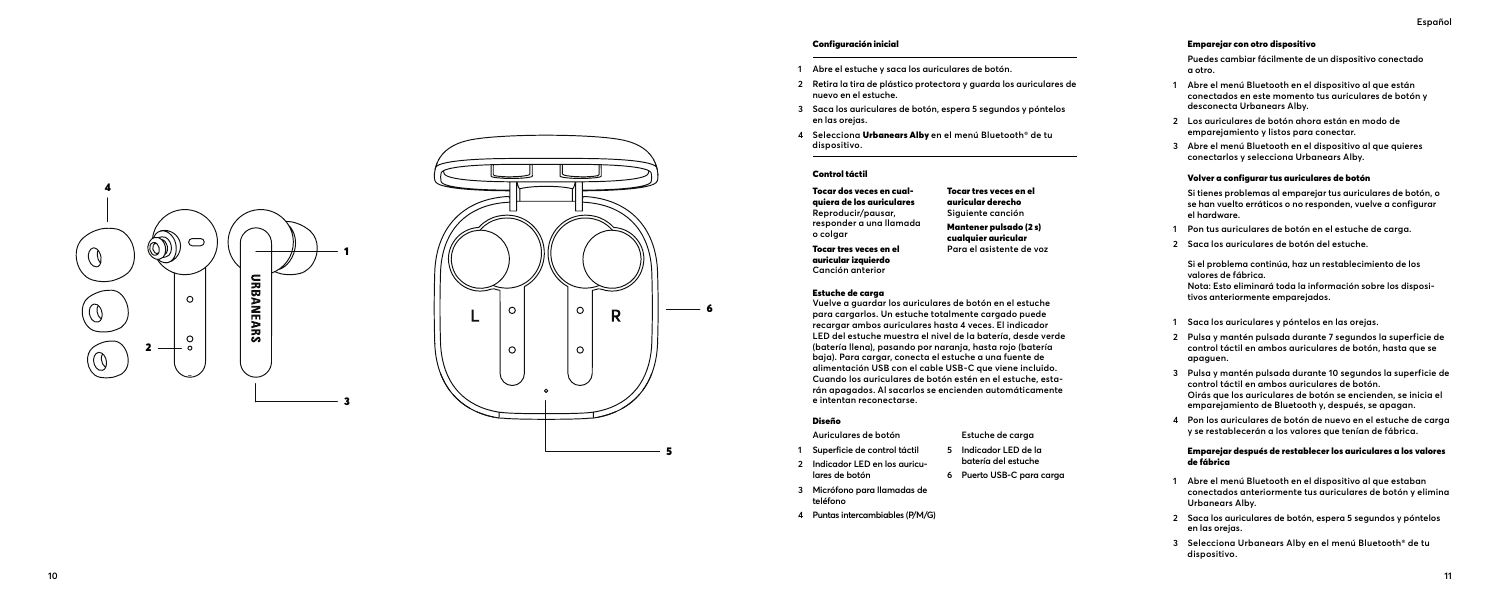#### Première configuration

- **1 Ouvrez l'étui et prenez les oreillettes.**
- **2 Retirez la bande de plastique protectrice et remettez les oreillettes dans l'étui.**
- **3 Retirez les écouteurs, patientez pendant 5 secondes et placez-les dans vos oreilles.**
- **4 Sélectionnez** Urbanears Alby **dans le menu Bluetooth ® de votre appareil.**

#### Commande tactile

Appuyez deux fois sur une oreillette **Lecture/Pause, répondre à un appel ou raccrocher** Appuyez trois fois sur l'oreillette gauche **Piste précédente** Appuyez trois fois sur l'oreillette droite **Piste suivante** Appuyez et maintenez (2 secondes) une des deux oreillettes **Assistant vocal**

#### Étui de chargement

**Remettez vos écouteurs dans l'étui de recharge. Un étui entièrement chargé peut recharger jusqu'à 4 fois les écouteurs. Le voyant LED sur l'étui indique son niveau de batterie : vert (charge complète), orange ou rouge (batterie épuisée). Connectez l'étui à une source d'alimen tation USB à l'aide du câble USB-C inclus pour lancer le chargement. Lorsque vos écouteurs sont dans l'étui, ils s'éteignent automatiquement. Ils s'allument et tentent de se connecter automatiquement dès que vous les sortez.**

#### **Configuration**

**Écouteurs**

- **1 Surface de commande tactile 5 Voyant batterie LED**
- **2 Voyant LED de l'écouteur 6 Port USB-C pour le**

**Étui de chargement**

- **3 Microphone pour répondre rechargement**
- **aux appels**
- **4 Embouts amovibles (S/M/L)**

#### Appairage à un autre appareil

**Vous pouvez facilement passer d'un appareil connecté à un autre.**

- **1 Ouvrez le menu Bluetooth de l'appareil auquel vos écouteurs sont actuellement connectés et déconnectez Urbanears Alby.**
- **2 Les écouteurs sont maintenant en mode appairage.**
- **3 Ouvrez le menu Bluetooth de l'appareil auquel vous souhaitez vous connecter et sélectionnez Urbanears Alby.**

#### Réinitialiser vos écouteurs

**Si vous rencontrez des difficultés pour appairer vos écou teurs, s'ils ne répondent plus ou si leurs performances sont inégales, effectuez une réinitialisation d'équipement.** 

- **1 Placez les écouteurs dans l'étui de chargement.**
- **2 Retirez vos écouteurs de l'étui.**

**Si le problème persiste, effectuez une réinitialisation complète aux paramètres d'usine. Note : Cette action supprimera toutes les informations des appareils précédemment appairés.**

- **1 Retirez les écouteurs et placez-les dans vos oreilles.**
- **2 Appuyez et maintenez enfoncée la surface de commande tactile des deux écouteurs pendant 7 secondes jusqu'à ce qu'ils s'éteignent.**
- **3 Appuyez et maintenez enfoncée la surface de commande tactile des deux écouteurs pendant 10 secondes. Vous entendrez les écouteurs s'allumer, initier l'appairage Bluetooth puis s'éteindre.**
- **4 Placez de nouveau vos écouteurs dans l'étui de chargement et ils seront réinitialisés aux paramètres d'usine.**

#### Appairer après réinitialisation

- **1 Ouvrez le menu Bluetooth de l'appareil auquel vos écouteurs étaient précédemment connectés et supprimez Urbanears Alby.**
- **2 Retirez les écouteurs, patientez pendant 5 secondes et placez-les dans vos oreilles.**
- **3 Sélectionnez Urbanears Alby dans le menu Bluetooth ® de votre appareil.**

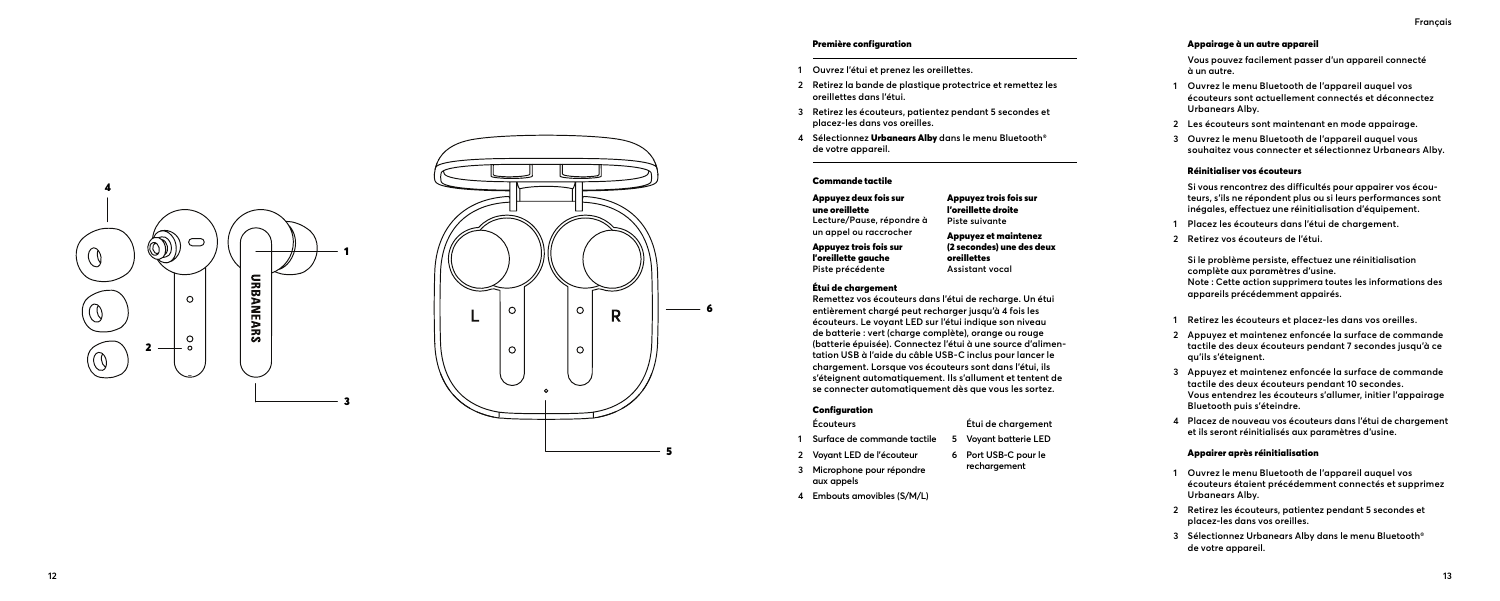#### Prima configurazione

- **1 Aprire la custodia ed estrarre gli auricolari.**
- **2 Rimuovere le linguette di plastica protettive e reinserire gli auricolari nella custodia.**
- **3 Estrai gli auricolari, attendi 5 secondi e indossali nelle orecchie.**
- **4 Seleziona** Urbanears Alby **dal menù Bluetooth ® del tuo dispositivo.**

#### Controllo touch

Doppio tocco su uno qualsia si degli auricolari **Riproduzione/pausa, rispondere o terminare una chiamata** Triplo tocco sull'auricolare sinistro **Brano precedente** Triplo tocco sull'auricolare destro **Brano successivo** Tenere premuto (per 2 secondi) uno qualsiasi degli auricolari **Assistente vocale**

## Custodia di ricarica

**Riponi gli auricolari nella custodia per ricaricarli; una custodia completamente carica può ricaricare entrambi gli auricolari fino a 4 volte. Un indicatore LED mostra il livello di carica della custodia, dal verde (carica com pleta), all'arancione e al rosso (carica bassa). Collegare la custodia a una fonte di alimentazione USB tramite il cavo USB-C incluso per ricaricarla. Dentro la custodia, gli auricolari restano spenti. Se estratti, si accendono e tentano di riconnettersi.**

# Caratteristiche

**Auricolari**

**2 Indicatore LED**

- **1 Sistema di controllo touch 5 Indicatore batteria LED**
	- **6 Porta USB-C per la ricarica**

**Custodia di ricarica**

- **3 Microfono per le chiamate**
- **4 Gommini auricolari rimovibili (S/M/L)**

## Abbinamento con un altro dispositivo

**Il passaggio da un dispositivo collegato a un altro è molto semplice.**

- **1 Apri il menu Bluetooth dal dispositivo a cui sono attualmente collegati i tuoi auricolari e disconnettili Urbanears Alby.**
- **2 Gli auricolari sono ora in modalità abbinamento e pronti ad essere collegati.**
- **3 Apri il menu Bluetooth dal dispositivo a cui sono attualmente collegati i tuoi auricolari e seleziona Urbanears Alby.**

#### Reset degli auricolari

**In caso di difficoltà nell'abbinamento degli auricolari, o qualora la loro performance fosse scostante o insufficiente, esegui un ripristino dell'hardware.** 

- **1 Posiziona gli auricolari nella custodia di ricarica.**
- **2 Estrai gli auricolari dalla custodia.**

**Se il problema persiste, esegui un ripristino delle impostazi oni di fabbrica. Nota: così facendo si perderanno tutti i dati relativi ai dispositivi precedentemente abbinati.**

- **1 Estrai gli auricolari e indossali nelle orecchie.**
- **2 Tieni premuto il sistema di controllo touch di entrambi gli auricolari per 7 secondi, fintanto che si spegneranno.**
- **3 Tieni premuto il sistema di controllo touch di entrambi gli auricolari per 10 secondi. Sentirai gli auricolari che si accendono, attivano l'abbinamento Bluetooth e poi si spengono.**
- **4 Riposizionando gli auricolari nella custodia di carica saranno ripristinate le impostazioni di fabbrica.**

#### Abbinamento dopo un ripristino delle informazioni di fabbrica

- **1 Apri il menu Bluetooth dal dispositivo a cui erano precedentemente collegati i tuoi auricolari e rimuovi l'abbinamento Urbanears Alby.**
- **2 Estrai gli auricolari, attendi 5 secondi e indossali nelle orecchie.**
- **3 Seleziona Urbanears Alby dal menù Bluetooth ® del tuo dispositivo.**



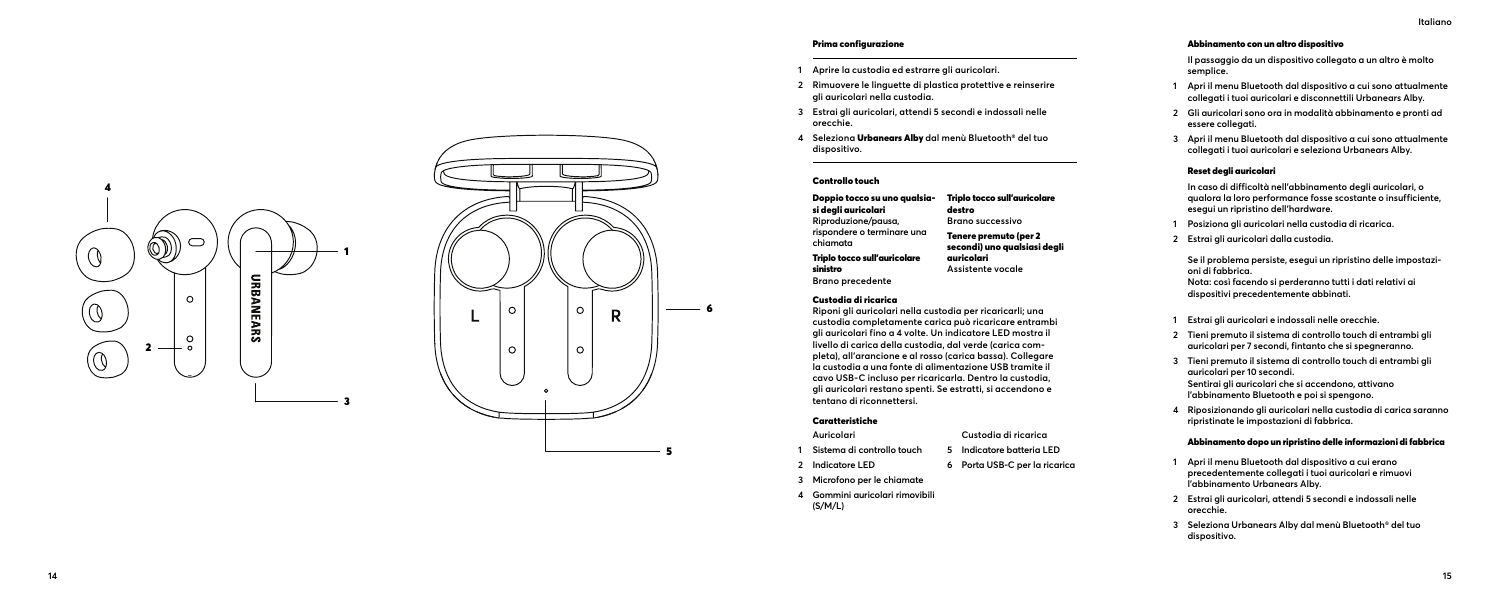# **初期設定**

- 1 ケースを開け、イヤホンを取り出します。
- 2 保護用のプラスチックの帯を取り除き、イヤホンをケースに戻し ます。
- 3 イヤホンを取り出して5秒待ってから装着します。
- 4 お使いのデバイスの**Bluetooth®**メニューから**Urbanears Alby** を 選択してください。

# **タッチコントロール**

| いずれかのイヤホンをダブ<br>ルタップする<br>再生/停止、通話へ応対また<br>は終了する | 右のイヤホンを3回押す<br>次の曲<br>いずれかのイヤホンを長押し<br>(2秒)する |
|--------------------------------------------------|-----------------------------------------------|
| 左のイヤホンを3回押す                                      | 音声アシスタント                                      |
| 前の曲                                              |                                               |

# **充電ケース**

充電の際にはイヤホンを充電ケースに再び戻してください。ケー スが完全に充電されている場合、左右両方のイヤホンを4回充電 することが可能です。ケースに搭載されたLEDインジケーターが バッテリーの残量をお知らせし、色は緑(残量有)からオレンジ、 赤(残量低)へと変わります。付属のUSB-Cケーブルを使用して、 ケースをUSB電源に接続します。イヤホンがケース内にある際 は、イヤホンの電源はオフになります。ケースから取り出すことで イヤホンの電源がオンになり、再接続を試みます。

#### **レイアウト**

- イヤホン 充電ケース
- 1 タッチコントロール面 5 バッテリーケース**LED**イン
- 2 イヤホン**LED**インジケーター ジケーター
- 3 通話可能なマイク 6 充電用**USB-C**ポート
- 4 取り外し可能なイヤーチップ
- $(S/M/L)$

#### **別のデバイスとのペアリング**

接続された一つのデバイスから別のデバイスに簡単に切り替える ことができます。

- **1** イヤホンが現在接続されているデバイス上で**Bluetooth**メニューを 開き、**Urbanears Alby**の接続を解除します。
- **2** イヤホンがペアリングモードになり、接続準備が完了します。
- **3** 希望する接続先のデバイス上で**Bluetooth**メニューを開 き、**Urbanears Alby**を選択します。

## **イヤホンのリセット**

イヤホンのペアリング時に問題が発生した場合、またはイヤホ ンが不安定または無反応になったら、ハードウェアのリセットを 実行します。

**1** イヤホンを充電ケースに入れます。

**2** イヤホンを充電ケースから取り出します。

### 問題が解決しない場合は、初期化を行います。

注:初期化を行うと、以前にペアリングしたデバイスに関する情 報はすべて削除されます。

#### **1** イヤホンを取り出して装着します。

- **2** 両方のイヤホンのタッチコントロール面を **7**秒間長押してオフに します。
- **3** 両方のイヤホンのタッチコントロール面を**10**秒間長押しします。 イヤホンがオンになる音がし、**Bluetooth**のペアリングが開始し、 その後に電源がオフになります。
- **4** イヤホンを充電ケースに入れると、初期化されます。

#### **初期化後のペアリング**

- **1** イヤホンが以前接続されていたデバイス上で**Bluetooth**メニューを 開き、**Urbanears Alby**を削除します。
- **2** イヤホンを取り出して5秒待ってから装着します。
- **3** お使いのデバイスの**Bluetooth®**メニューから**Urbanears Alby** を 選択してください。

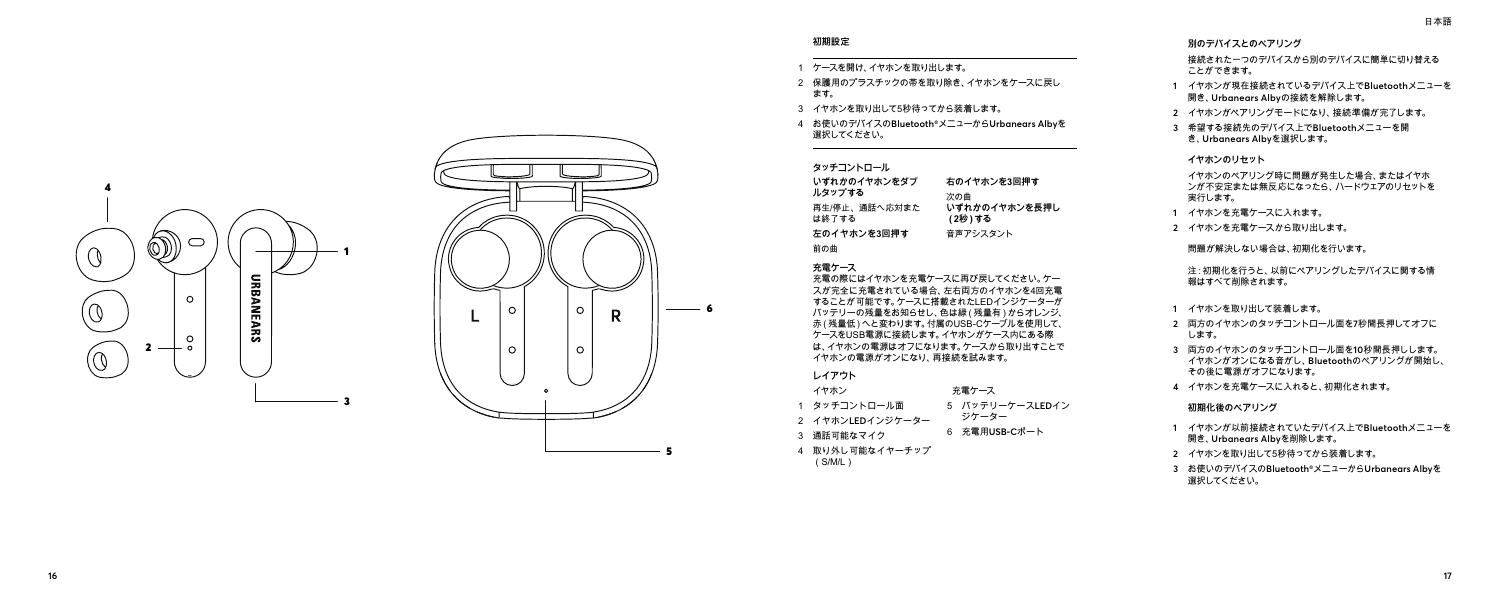# **최초 설치**

- 1 케이스를 열어서 이어버드를 꺼냅니다.
- 2 보호용 플라스틱 스트립을 제거하고 이어버드를 케이스에 다시 넣습니다.
- 3 이어버드를 꺼내서 5초 동안 기다렸다가 귀에 꼽습니다.
- 4 기기의 Bluetooth® 메뉴에서 **Urbanears Alby**를 선택합니다.

# **터치 컨트롤**

| 이어버드 둘 중 하나를 두 번 | 오른쪽 이어버드를 세 번 연달 |
|------------------|------------------|
| 터치합니다            | 아 누릅니다           |
| 재생/정지, 전화 받기 또   | 다음 곡             |
| 는 끊기             | 이어버드 둘 중 하나를 2초간 |
| 왼쪽 이어버드를 세 번 연달  | 길게 누릅니다          |
| 아 터치합니다          | 음성 어시스터트         |
| 이전 곡             |                  |

# **충전 케이스**

이어버드를 다시 케이스에 넣고 재충전합니다. 완전히 충전된 케 이스에서 양쪽 이어버드를 4번까지 재충전할 수 있습니다. 케이 스의 LED 표시기에 녹색(완전 충전)에서 주황색, 빨간색(낮음)으 로 배터리 잔량이 표시됩니다. 동봉된 USB-C 케이블을 통해 케 이스를 USB 전원 공급 장치에 연결하여 충전합니다. 이어버드가 케이스 안에 있을 때는 전원이 꺼집니다. 이어버드를 꺼내면 전원이 켜지면서 재연결을 시도합니다.

# **레이아웃**

| 이어버드           | 충전 케이스            |  |
|----------------|-------------------|--|
| 1 터치 컨트롤 표면    | 5 케이스 배터리 LED 표시기 |  |
| 2 이어버드 LED 표시기 | 6 충전용 USB-C 포트    |  |
| 3 전화 응답용 마이크   |                   |  |
|                |                   |  |

4 탈착식 이어팁(S/M/L)

# **다른 기기와 페어링**

이어버드가 연결된 기기에서 다른 기기로 쉽게 변경할 수 있 습니다.

- **1** 현재 이어버드가 연결된 기기에서 블루투스 메뉴를 열어 **Urbanears Alby** 연결을 해제하십시오 **.**
- **2** 이제 이어버드가 페어링 모드에서 다른 기기와 연결할 준비가 되었습니다 **.**
- **3** 연결하고자 하는 기기에서 블루투스 메뉴를 열어 **Urbanears Alby** 를 선택합니다 **.**

# **이어버드 초기화**

이어버드 페어링에 문제가 있거나 작동이 잘 안되면 하드웨어 초 기화를 진행하십시오.

- **1** 이어버드를 충전 케이스에 넣습니다.
- **2** 케이스에서 이어버드를 꺼냅니다.

문제가 지속되면, 데이터 초기화를 진행하십시오.

참고: 데이터 초기화 시, 이전에 페어링한 기기에 대한 모든 정 보가 삭제됩니다.

- **1** 이어버드를 꺼내서 귀에 꼽습니다 **.**
- **2** 꺼질 때까지 양쪽 이어버드의 터치 컨트롤을 **7** 초 동안 길게 누릅니다 **.**
- **3** 양쪽 이어버드의 터치 컨트롤을 **10** 초 동안 길게 누릅니다**.**  이어버드가 켜지는 소리가 나면서 블루투스 페어링을 시작한 후 전원이 꺼집니다 **.**
- **4** 이어버드를 다시 충전 케이스에 넣으면 데이터가 초기화됩니다 **.**

#### **데이터 초기화 후 페어링**

- **1** 이전에 이어버드가 연결된 기기에서 블루투스 메뉴를 열어 **Urbanears Alby** 를 제거하십시오 **.**
- **2** 이어버드를 꺼내서 **5** 초 동안 기다렸다가 귀에 꼽습니다.
- **3** 기기의 **Bluetooth ®** 메뉴에서 Urbanears Alby 를 선택합니다.

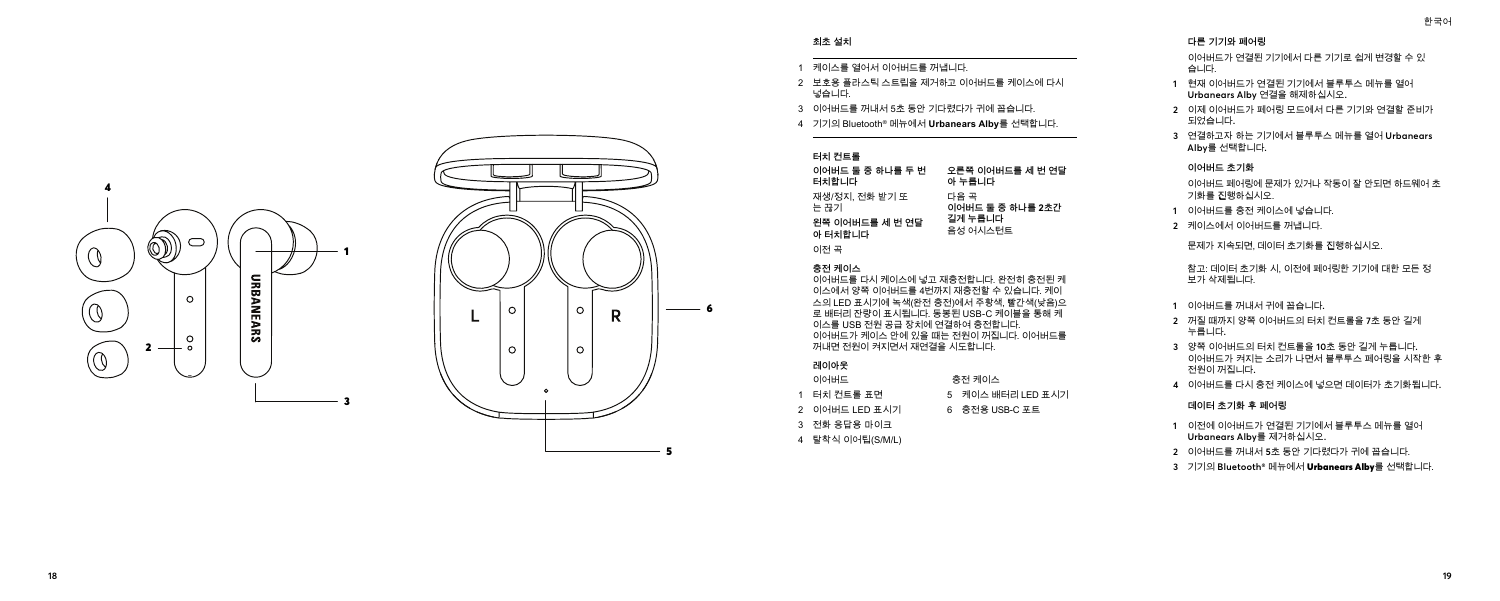#### Eerste keer instellen

- **1 Open het doosje en haal de oordopjes eruit.**
- **2 Verwijder de plastic beschermstrips en plaats de oordopjes terug in het doosje.**
- **3 Haal de oordopjes eruit, wacht 5 seconden en plaats ze in je oren.**
- **4 Kies** Urbanears Alby **in het Bluetooth ®-menu van uw apparaat.**

#### Touch-bediening

Tik twee keer op een willekeurig oordopje **Afspelen/pauzeren, een gesprek beantwoorden op beëindigen** Tik drie keer op het linkeroordopje **Vorig nummer** Tik drie keer op het rechteroordopje **Volgend nummer** Houd een willekeurig oordopje (2s) ingedrukt **Stemassistant**

#### Oplaaddoosje

**Doe uw oordopjes terug in de behuizing om op te laden, een volledig opgeladen behuizing kan beide oordopjes tot 4 keer opladen. De led-indicator op de behuizing geeft het batterijni veau aan, van groen (vol), via oranje naar rood (leeg). Verbind het doosje met een USB-voedingsbron via de bijgeleverde USB-C-kabel om hem op te laden. Wanneer uw oordopjes in de behuizing zitten schakelen ze uit. Zodra u ze eruit haalt schake len ze in en proberen ze opnieuw te verbinden.**

#### Overzicht **Oordopjes**

**Oplaaddoosje**

- **5 Ledlampje voor batterij van behuizing 6 USB-C-poort voor opladen**
- **2 Oordop led-indicator**
- **1 Touch-bediening 3 Microfoon voor tele-**
- **foongesprekken**
- **4 Verwijderbare oorpluggen (S/M/L)**

#### Koppelen met een ander apparaat

**Je kunt eenvoudig van het ene verbonden apparaat naar een ander overschake-len.**

- **1 Open het Bluetooth-menu op het apparaat waarmee je oordopjes nu verbonden zijn en verbreek de verbinding met Urbanears Alby.**
- **2 Nu zitten je oordopjes in de koppelmodus en kun je ze gaan verbin-den.**
- **3 Open het Bluetooth-menu op het apparaat waarmee je wilt verbinden en kies Urbanears Alby.**

### Je oordopjes resetten

**Als je problemen ondervindt bij het koppelen van je oordopjes, als ze niet meer werken of niet meer reageren, voer dan een hardwarereset uit.** 

- **1 Leg je oordopjes in de oplaadcase.**
- **2 Haal je oordopjes uit de oplaadcase.**

**Als het probleem aanhoudt, voer dan een fabrieksreset uit.**

**Let op: hierdoor wordt alle informatie over eerder gekop pelde apparaten gewist.**

- **1 Haal de oordopjes eruit en plaats ze in je oren.**
- **2 Houd de touchbediening van beide oordopjes 7 seconden ingedrukt tot ze uitgaan.**
- **3 Houd de touchbediening van beide oordopjes 10 seconden inge-drukt. Je hoort de oordopjes aangaan, koppelen met Bluetooth** 
	- **en daarna uitgaan.**
- **4 Leg je oordopjes terug in de oplaadcase en ze worden gereset naar de fabrieksinstellingen.**

#### Koppelen na een fabrieksreset

- **1 Open het Bluetooth-menu op het apparaat waarmee je oordopjes eer-der verbonden waren en verwijder Urbanears Alby.**
- **<sup>2</sup> Haal de oordopjes eruit, wacht 5 seconden en plaats ze in je oren. 3 Kies Urbanears Alby in het Bluetooth®-menu van uw apparaat.**
- 



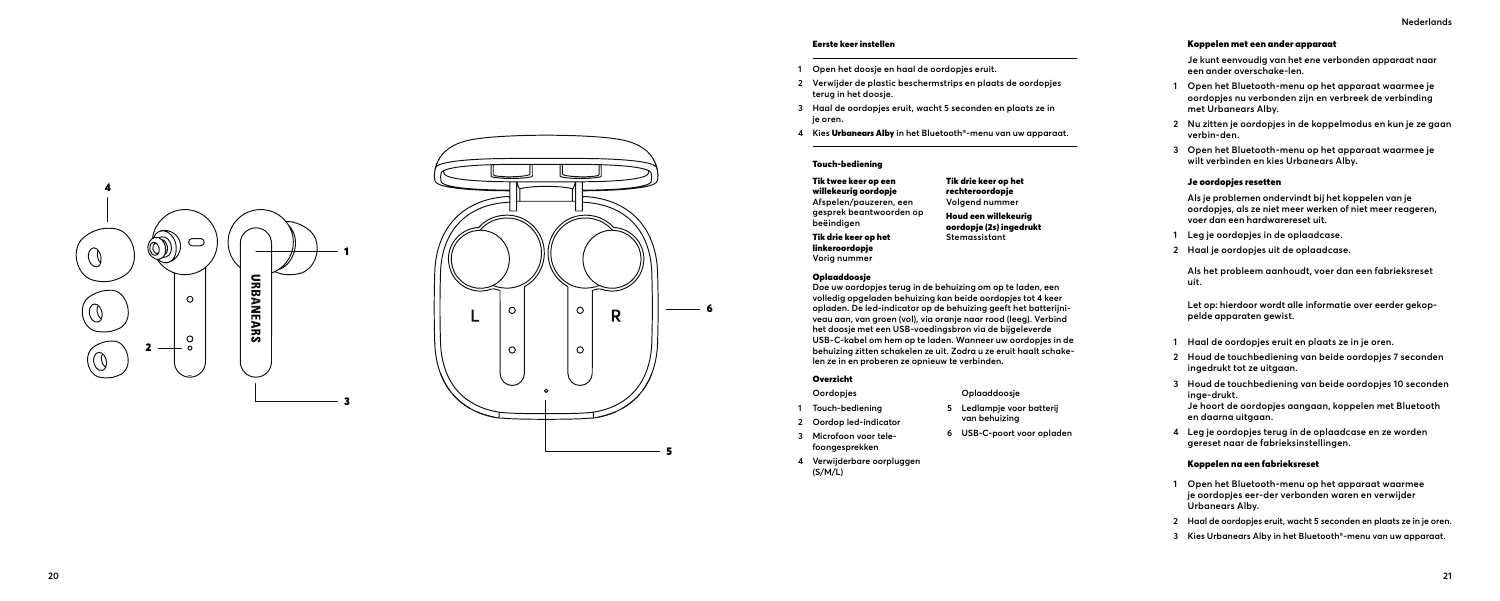#### Før førstegangsbruk

- **1 Åpne etuiet og ta ut øreproppene.**
- **2 Fjern de beskyttende plaststripsene og legg øreproppene tilbake i etuiet.**
- **<sup>3</sup> Ta øreproppene ut og vent 5 sekunder før du setter dem i ørene. 4 Velg** Urbanears Alby **fra enhetens Bluetooth®-meny.**
- 

#### Berøringskontroll

Tapp to ganger på en av øreproppene **Spill/pause, svar på en samtale eller legg på** Tapp tre ganger på venstre ørepropp **Forrige sang**

#### Ladeetui

**Sett øreproppene tilbake i boksen for å lade opp. En fulladet boks kan lade opp begge øreproppene opptil 4 ganger. LED-indikatoren på boksen viser batterinivå, fra grønt (fullt), via oransje til rødt (lavt). Koble etuiet til en USB-strømkilde via den medfølgende USB-C-kabelen for å lade det. Når øreproppene ligger i boksen, slår de seg av. Hvis du tar dem ut, slår de seg på og vil gjøre forsøk på å koble seg til igjen.**

#### Layout **Ørepropper**

- **1 Berøringskontrolloverflate 5 LED-indikator for batter iboks**
- **2 LED-indikator for ørepropp**
- **3 Mikrofon for telefonsamtaler 6 USB-C-port for oppladning**

**Ladeetui**

Tapp tre ganger på høyre

ørepropp **Neste sang** Tapp og hold (2 s) på en av øreproppene **Stemmeassistent**

**4 Avtagbare ørepropper (S/M/L)**

#### Koble til en annen enhet

**Du kan enkelt bytte fra én tilkoblet enhet til en annen.**

- **1 Åpne Bluetooth-menyen på enheten som øreproppene dine er tilkoblet, og koble fra Urbanears Alby.**
- **2 Øreproppene er nå i paringsmodus og klare til å kobles til.**
- **3 Åpne Bluetooth-menyen på enheten du vil koble til, og velg Urbanears Alby.**

# Tilbakestill øreproppene

**Hvis du har problemer med å pare øreproppene, eller hvis de blir uberegnelige eller ikke svarer, kan du tilbakestille maskinvaren.** 

- **1 Sett øreproppene i ladeboksen.**
- **2 Ta øreproppene ut av boksen.**

**Utfør en fabrikktilbakestilling dersom problemet vedvarer.**

**Merk: Dette vil slette all informasjon om tidligere parede enheter.**

- **1 Ta ut øreproppene og sett dem inn i ørene.**
- **2 Trykk og hold berøringskontrolloverflaten på begge øreproppene i 7 sekunder til de slås av.**
- **3 Trykk og hold berøringskontrollflaten på begge øreproppene i 10 sekunder. Du vil høre at øreproppene slår seg på, starter Bluetoothparing og deretter slår seg av.**
- **4 Sett øreproppene tilbake i ladeboksen, og de vil bli tilbakestilt til fabrikkinnstillingene.**

# Paring etter tilbakestilling til fabrikkinnstillinger

- **1 Åpne Bluetooth-menyen på enheten som øreproppene dine tidligere var koblet til, og fjern Urbanears Alby.**
- **2 Ta øreproppene ut og vent 5 sekunder før du setter dem i ørene.**
- **3 Velg Urbanears Alby fra enhetens Bluetooth ®-meny.**



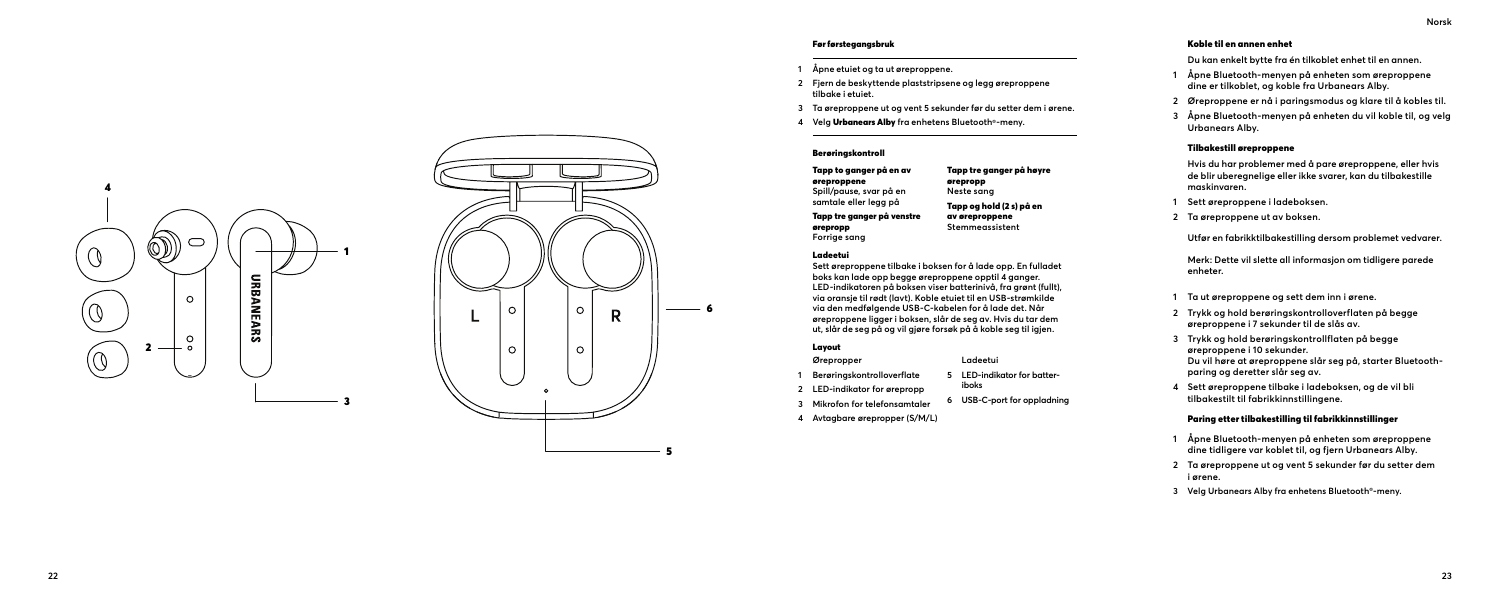#### Unang beses na pag-setup

- **1 Buksan ang case at ilabas ang mga earbud.**
- **2 Tanggalin ang mga pangproteksyon na plastik na strip at ibalik ang mga earbud sa case.**
- **3 Ilabas ang mga earbud, maghintay nang 5 segundo at ilagay ang mga ito sa iyong mga tainga.**
- **4 Piliin ang** Urbanears Alby **mula sa Bluetooth ® menu ng iyong device.**

## Touch control

I-tap ng dalawang beses ang kahit anong earbud **I-play/i-pause, sagutin ang tawag o wakasan** I-tap nang tatlong beses ang kaliwang earbud **Sinundan na kanta**

#### Case na pang-charge

**Ibalik ang iyong mga earbud sa case para mag-recharge, ang ganap na charged na case ay kayang i-recharge ang dalawang earbud nang hanggang 4 beses. Ipapakita ng LED indicator sa case ang antas ng baterya nito, mula sa berde (ganap), hang gang sa kulay dalandan at pula (mababa). Ikonekta ang case sa USB na power source sa pamamagitan ng kasamang USB-C na cable upang i-charge ito. Kapag nasa case ang iyong mga earbud, mamamatay ang mga ito. Mag-o-on naman ang mga ito kapag inilabas at susubukang muling magkonekta.**

Pindutin nang tatlong beses ang kanang earbud **Susunod na kanta** Pindutin ng matagal (2s) ang kahit anong earbud **Voice assistant**

**Case na pang-charge 5 LED indicator ng baterya ng case 6 USB-C port para sa pag-charge**

#### Layout

**Mga earbud**

- **1 Ibabaw ng touch control**
- **2 LED indicator ng earbud**
- **3 Mikropono para sa mga tawag sa telepono**
- **4 Mga natatanggal na ear tips (S/M/L)**

#### Pagpares sa ibang device

**Napakadaling lumipat mula sa isang nakakonektang device patungo sa iba.**

- **1 Buksan ang Bluetooth menu sa device na kasalukuyang pinagkokonektahan ng iyong mga earbud at idiskonekta ang Urbanears Alby.**
- **2 Nasa mode na ng pagpares ang mga earbud at handa na itong kumonekta.**
- **3 Buksan ang Bluetooth menu sa device na gusto mong konektahan at piliin ang Urbanears Alby.**

#### Pag-reset sa iyong mga earbud

**Kung nagkakaproblema ka sa pagpares sa iyong mga earbud o pumapalya ang mga ito o hindi tumutugon, i-reset ang hardware.** 

- **1 Ilagay ang iyong mga earbud sa charging case.**
- **2 Ilabas ang iyong mga earbud mula sa case.**

**Kung patuloy na iiral ang problema, magsagawa ng isang factory reset.**

**Tandaan: Buburahin nito ang lahat ng impormasyon tungkol sa dating naipares na mga device.**

- **1 Ilabas ang mga earbud at ilagay ang mga ito sa iyong mga tainga.**
- **2 Pindutin nang 7 segundo ang ibabaw ng hinahawakang kontrol sa parehong mga earbud, hanggang sa mag-off ang mga ito.**
- **3 Pindutin nang 10 segundo ang ibabaw ng hinahawakang kontrol sa parehong mga earbud. Maririnig mo ang pag-on ang mga earbud, simulan ang Bluetooth na pagpares at pagkatapos ay i-off.**
- **4 Ibalik ang mga earbud sa charging case at mare-reset ang mga ito sa mga factory setting.**

#### Pagpares pagkatapos ng factory reset

- **1 Buksan ang Bluetooth menu sa device na dating pinagkonektahan ng iyong mga earbud at alisin ang Urbanears Alby.**
- **2 Ilabas ang mga earbud, maghintay nang 5 segundo at ilagay ang mga ito sa iyong mga tainga.**
- **3 Piliin ang Urbanears Alby mula sa Bluetooth ® menu ng iyong device.**



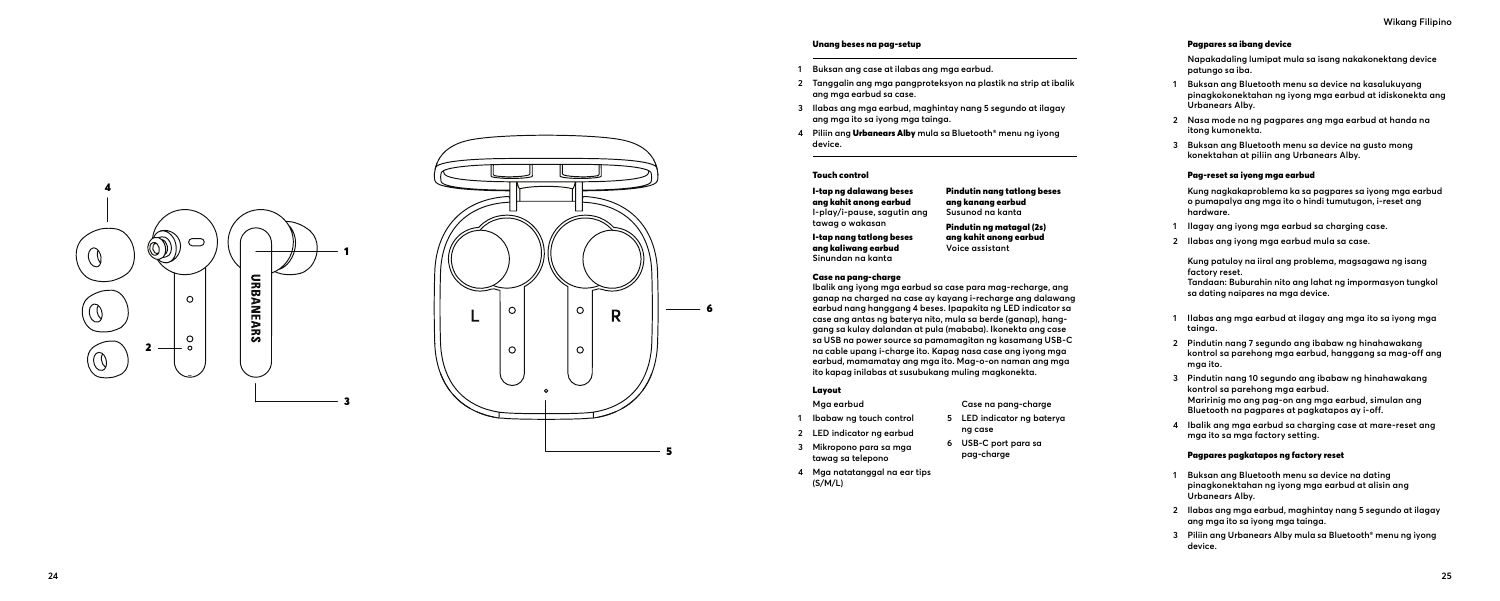#### Pierwsza konfiguracja

- **1 Otwórz etui i wyjmij słuchawki.**
- **2 Usuń plastikowe paski ochronne i włóż słuchawki z powrotem do etui.**
- **<sup>3</sup> Wyjmij słuchawki, zaczekaj 5 sekundy i włóż je do uszu. 4 Wybierz** Urbanears Alby **z menu Bluetooth® urządzenia.**
- 

#### Sterowanie dotykowe

Dwukrotnie dotknij dowol nej ze słuchawek **Odtwórz/wstrzymaj, odbierz połączenie lub rozłącz się** Trzykrotnie naciśnij lewą słuchawkę **Poprzedni utwó r**

Trzykrotne naciśnięcie prawej słuchawki **Następny utwór** Naciśnięcie i przytrzymanie (2 s) dowolnej słuchawki **Asystent głosowy**

#### Etui ładujące

**Włóż słuchawki z powrotem do etui, aby je naładować, w pełni naładowane etui może naładować obie słuchawki nawet 4 razy. Wskaźnik diodowy na etui pokazuje poziom naładowania akumulatora, od zielonego (pełny), przez pomarańczowy do czerwonego (niski). Podłącz etui do źródła zasilania USB za pomocą dołączonego kabla USB-C, aby je naładować. Gdy słuchawki są w etui, wyłączają się. Wyjęcie ich spowoduje włączenie i próbę ponownego nawiązania połączenia.**

#### Budowa **Słuchawki**

- **Etui ładujące**
- **1 Powierzchnia do sterowania dotykowego 5 Wskaźnik diodowy akumulatora etui**
- **2 Wskaźnik diodowy słuchawek 6 Port ładowania USB-C**
- **3 Mikrofon do połączeń telefonicznych**
- **4 Wymienne końcówki (S/M/L)**

#### Parowanie z innym urządzeniem

**Możesz łatwo zmienić urządzenie, z którym są połączone słuchawki.**

- **1 Utwórz menu Bluetooth na urządzeniu, z którym słuchawki są obecnie połączone, i rozłącz Urbanears Alby.**
- **2 Słuchawki są teraz w trybie parowania i gotowe do połączenia.**
- **3 Otwórz menu Bluetooth na urządzeniu, z którym chcesz nawiązać połączenie, i wybierz Urbanears Alby.**

#### Resetowanie słuchawek

**W przypadku problemów ze sparowaniem słuchawek lub ich nieprawidłowym działaniem zresetuj je.** 

- **1 Umieść słuchawki w etui ładującym.**
- **2 Wyjmij słuchawki z etui ładującego.**

**Jeśli problem będzie się utrzymywał, przywróć ustawienia fabryczne. Uwaga: spowoduje to usunięcie wszystkich informacji o wcześniej sparowanych urządzeniach.**

- **1 Wyjmij słuchawki i włóż je do uszu.**
- **2 Naciśnij powierzchnię do sterowania dotykowego na obu słuchawkach i przytrzymaj przez 7 sekund, aż słuchawki się wyłączą.**
- **3 Naciśnij powierzchnię do sterowania dotykowego na obu słuchawkach i przytrzymaj przez 10 sekund. Usłyszysz, jak słuchawki się włączają, inicjują parowanie Bluetooth i wyłączają.**
- **4 Ponownie umieść słuchawki w etui ładującym, aby przywrócić ich ustawienia fabryczne.**

#### Parowanie po przywróceniu ustawień fabrycznych

- **1 Otwórz menu Bluetooth na urządzeniu, z którym słuchawki były poprzednio połączone, i usuń Urbanears Alby.**
- **<sup>2</sup> Wyjmij słuchawki, zaczekaj 5 sekundy i włóż je do uszu. 3 Wybierz Urbanears Alby z menu Bluetooth® urządzenia.**
- 

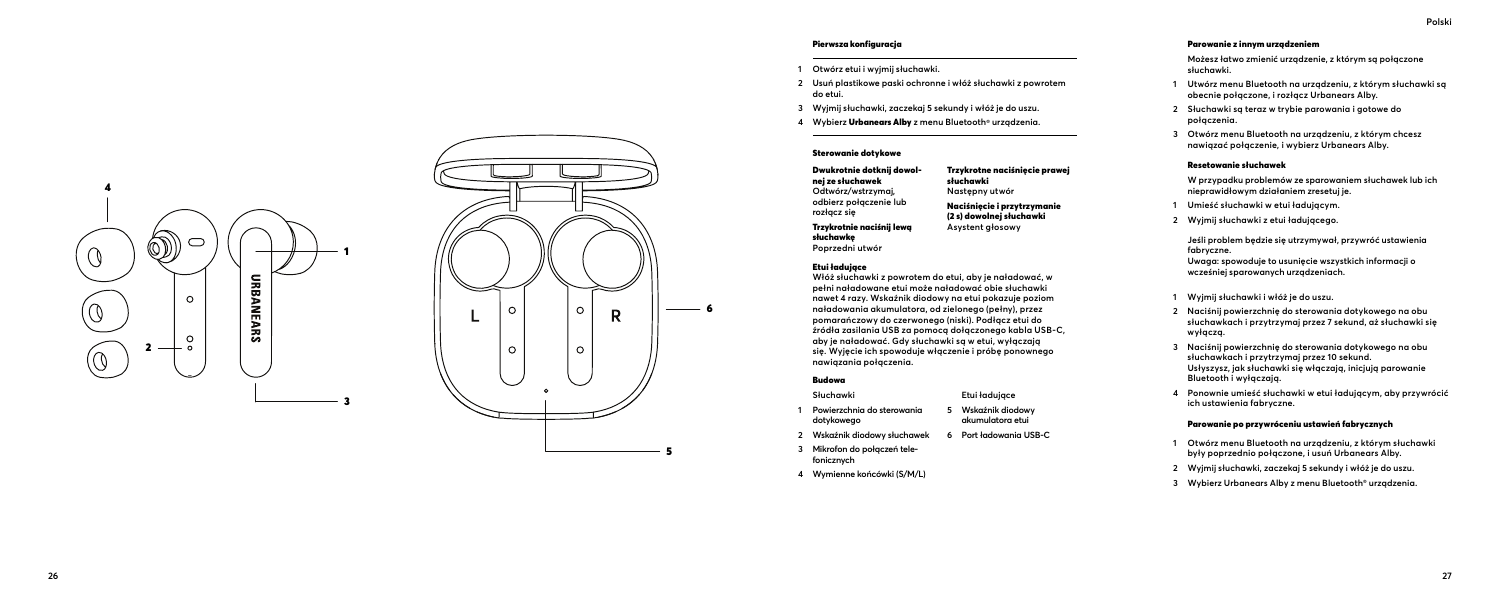#### Configuração inicial

- **1 Abra o estojo e retire os auriculares.**
- **2 Retire as tiras de plástico protetoras e coloque os auriculares novamente no estojo.**
- **3 Retire os auriculares, aguarde 5 segundos e coloque-os nos ouvidos.**
- **4 Selecione** Urbanears Alby **no menu Bluetooth ® do dispositivo.**

#### Controlo tátil

| Toque duas vezes em qual-   | Toque três vezes no auricular |
|-----------------------------|-------------------------------|
| quer um dos auriculares     | direito                       |
| Tocar/pausa, atender uma    | Próxima música                |
| chamada ou desligar         | Pressione e mantenha pressio- |
| Toque três vezes no quricu- | nado (2 seg.) qualquer um dos |
| lar esquerdo                | auriculares                   |
| Música anterior             | Assistente de voz             |

#### Estojo de carregamento

**Volte a pôr os auriculares na caixa para recarregarem; uma caixa com carga completa pode recarregar os seus auriculares até 4 vezes. O indicador LED na caixa mostra o nível da bateria, desde verde (carga total), passando por laranja a vermelho (pouca carga). Ligue o estojo a uma fonte de alimentação USB através do cabo USB-C incluído para carregá-lo. Quando os seus auriculares estão dentro da caixa, eles desligam-se. Se os tirar, eles ligam-se e tentam restabelecer a ligação Bluetooth.**

#### Layout

- **Auriculares**
- **1 Superfície de controlo tátil**
- **2 Indicador LED no auricular**
- **3 Microfone para atender chamadas telefónicas 6 Porta USB-C para carre -**
- **(S/M/L)**

#### Emparelhar com outro dispositivo

**Pode facilmente mudar de um dispositivo ligado para outro.**

- **1 Abra o menu Bluetooth no dispositivo ao qual os seus auriculares estão atualmente ligados e desligue Urbanears Alby.**
- **2 Os auriculares estão agora no modo de emparelhamento e prontos para ligar.**
- **3 Abra o menu Bluetooth no dispositivo que deseja ligar e selecione Urbanears Alby.**

#### Repor os auriculares

**Se tiver problemas ao emparelhar os auriculares ou os mes mos tiverem um desempenho irregular ou não responderem, execute uma reinicialização de hardware.** 

- **1 Coloque os auriculares no estojo de carregamento.**
- **2 Retire os auriculares do estojo.**

**Se o problema persistir, execute uma reinicialização de fábrica. Nota: isto eliminará todas as informações sobre dispositivos emparelhados anteriormente.**

- **1 Retire os auriculares e coloque-os nos ouvidos.**
- **2 Mantenha premida a superfície de controlo tátil em ambos os auriculares durante 7 segundos, até que se desliguem.**
- **3 Mantenha premida a superfície de controlo tátil em ambos os auriculares durante 10 segundos. Ouvirá os auriculares a ligarem, a iniciarem o emparelhamento Bluetooth e depois a desligarem.**
- **4 Coloque os auriculares novamente no estojo de carregamento e as definições de fábrica serão repostas.**

#### Emparelhar depois de uma reposição de fábrica

- **1 Abra o menu Bluetooth no dispositivo ao qual os seus auriculares estavam anteriormente ligados e remova Urbanears Alby.**
- **2 Retire os auriculares, aguarde 5 segundos e coloque-os nos ouvidos.**
- **3 Selecione Urbanears Alby no menu Bluetooth ® do dispositivo.**



# **da bateria**

- 
- 
- **4 Pontas auriculares removíveis**
- **Estojo de carregamento 5 Indicador LED da caixa**

**gamento**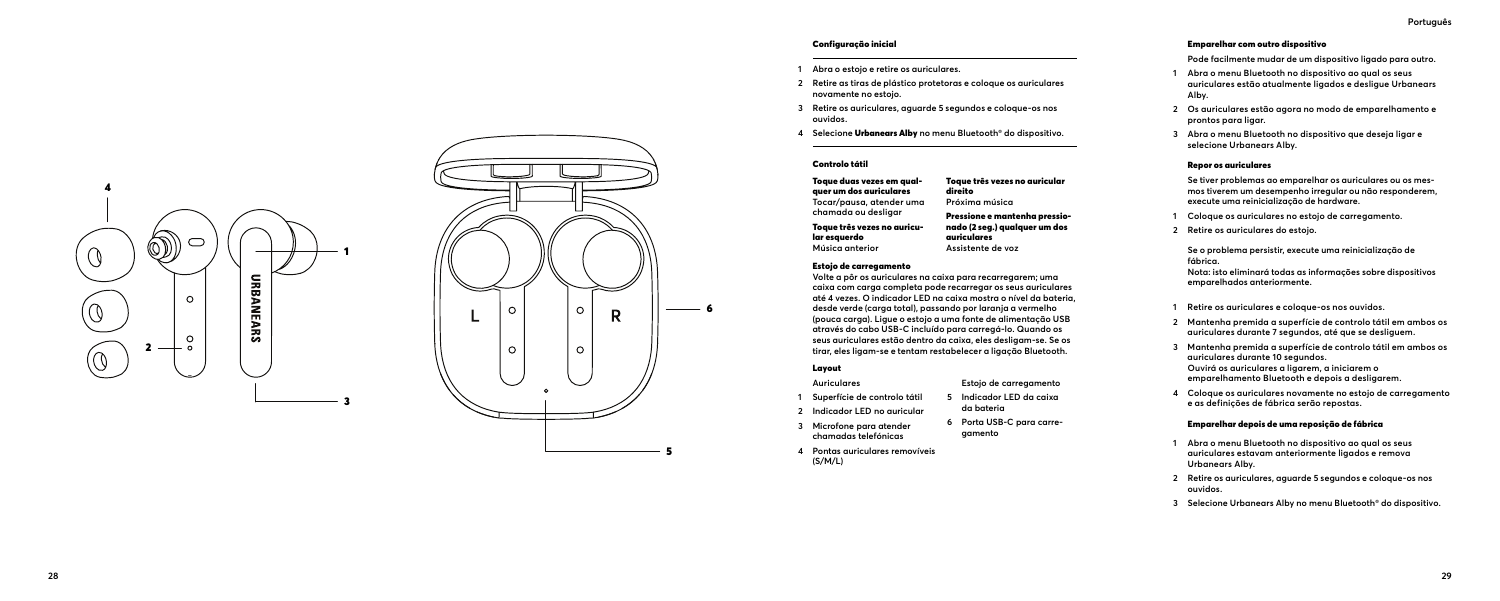#### **Первоначальная настройка**

- 1 Откройте футляр и достаньте наушники.
- 2 Снимите защитные пластиковые полоски и положите наушники обратно в футляр.
- 3 Достаньте наушники, подождите 5 секунды и вставьте их в уши.
- 4 В меню Bluetooth ® вашего устройства выберите **Urbanears Alby** .

**Тройное нажатие правого**

Зарядный футляр

аккумулятора чехла

**наушника** Следующая композиция **Нажатие и удержание (2 секунды) любого наушника** голосовой ассистент

#### **Сенсорное управление**

**Двойное касание любого наушника** воспроизведение/пауза, ответ на звонок или завершение звонка **Тройное касание левого наушника** Предыдущая композиция

#### **Зарядный футляр**

Поместите наушники в чехол для подзарядки: в полностью заряженном чехле зарядить наушники можно до 4 раз. Светодиодный индикатор на чехле показывает уровень заряда аккумулятора: от зеленого (полностью заряжен), до оранжевого и красного (низкий заряд аккумулятора). Для зарядки подключите футляр к источнику питания USB с помощью входящего в комплект кабеля USB-C. Наушники выключаются, когда вы помещаете их в чехол. После извлечения из чехла они включатся и попытаются возобновить соединение.

#### **Комплектация**

- Наушники
- 1 Поверхность сенсорного управления 5 Светодиодный индикатор
- 2 Светодиодный индикатор на наушнике 6 Разъем USB-C для зарядки
- 3 Микрофон для телефонных звонков
- 4 Съемные вкладыши (S/M/L)

#### **Связывание с другим устройством**

Можно легко переключаться между подключенными устройствами.

- **1** Откройте меню **Bluetooth** на устройстве**,**  к которому в настоящий момент подключены наушники**,**  и отключите **Urbanears Alby.**
- **2** Теперь наушники находятся в режиме связывания и готовы к подключению **.**
- **3** Откройте режим **Bluetooth** на устройстве**,**  к которому вы хотите подключиться**,**  и выберите **Urbanears Alby.**

#### **Сброс настроек наушников**

Если у вас проблемы со связыванием наушников, они работают нестабильно или не отвечают, выполните аппаратный сброс.

- **1** Поместите наушники в зарядный чехол **.**
- **2** Вытащите наушники из чехла **.**

Если проблема не исчезнет, выполните сброс к заводским настройкам. Примечание: в этом случае информация о связанных ранее устройства будет удалена.

- **1** Достаньте наушники и вставьте их в уши **.**
- **2** Нажмите и удерживайте поверхность сенсорного управления на обоих наушниках нажатой в течение **7** секунд до тех пор**,**  пока они не выключатся **.**
- **3** Нажмите и удерживайте поверхность сенсорного управления на обоих наушниках нажатой в течение **10** секунд**.**  Вы услышите**,** как наушники включатся**,** начнут связывание по **Bluetooth**  и затем выключатся **.**
- **4** Снова поместите наушники в зарядный чехолпроизойдет сброс к заводским настройкам**.**

#### **Связывание после сброса до заводских настроек**

- **1** Откройте меню **Bluetooth** на устройстве**,**  к которому были ранее подключены наушники**,**  и удалите **Urbanears Alby.**
- **2** Достаньте наушники, подождите **5** секунды и вставьте их в уши.
- **3** В меню **Bluetooth ®** вашего устройства выберите **Urbanears Alby.**



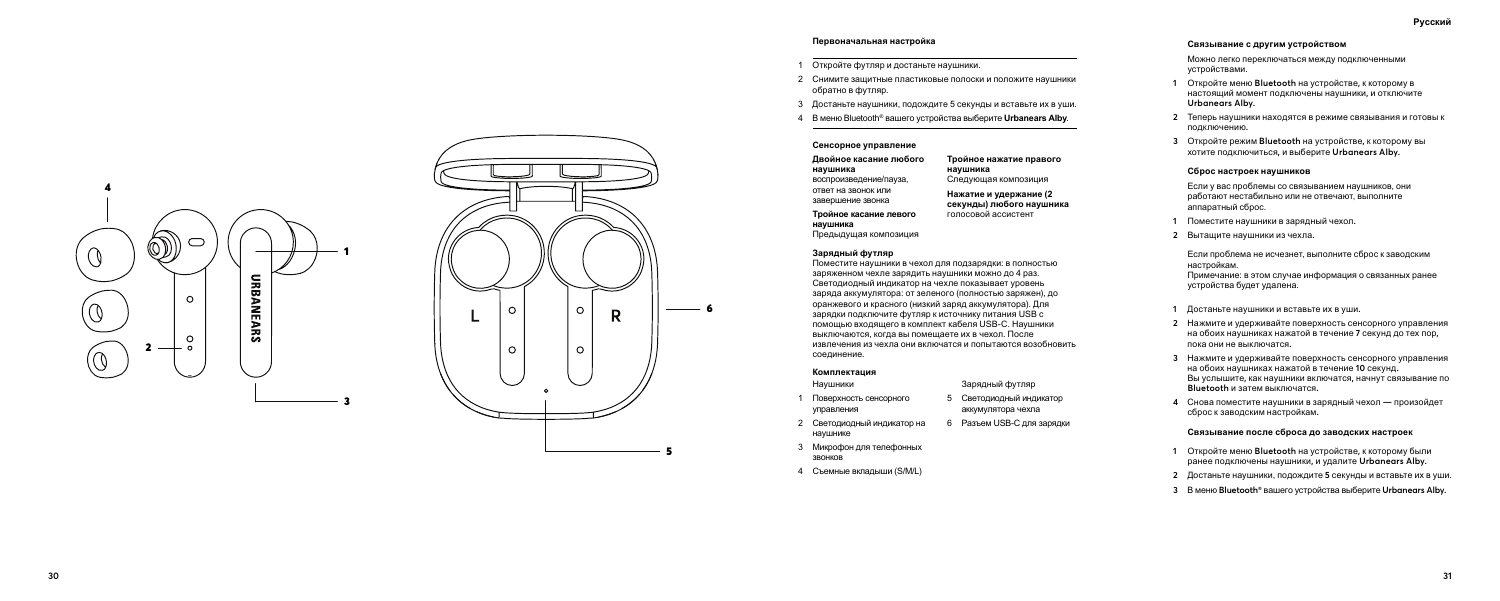## Förstagångskonfiguration

- **1 Öppna fodralet och ta ut öronsnäckorna.**
- **2 Ta bort skyddsremsorna i plast och sätt tillbaka öronsnäckorna i fodralet.**
- **3 Ta ut öronsnäckorna, vänta 5 sekunder och sätt dem i dina öron.**
- **4 Välj** Urbanears Alby **från din enhets Bluetooth ®-meny.**

# Touch-kontroll

Dubbelklicka på valfri öronsnäcka **Spela/pausa, svara på eller avsluta ett samtal** Trippelklicka på den vänstra öronsnäckan **Föregående spår**

### Laddningsfodral

**Sätt tillbaka dina hörlurar i laddningsfodralet för att ladda dem. Ett fulladdat fodral kan ladda båda öronsnäckorna upp till 4 gånger. Fodralets LED-indikator visar batterinivån från grön (fullt) till orange och röd (lågt). Anslut fodralet till en USB-strömkälla med den medföljande USB-C-kabeln för att ladda det. Dina hörlurar slås av när de är i fodralet. De slås på och försöker återansluta till en enhet när du tar ut dem igen.**

#### Utformning

**In-ear hörlurar 1 Touch-kontrollsyta**

**5 LED-indikator för fodra lets batteri**

**Laddningsfodral**

**6 USB-C-port för laddning**

Trippelklicka på den högra öronsnäckan **Nästa spår**

Tryck och håll ner på valfri öronsnäcka i (2 sekunder) **Röststyrning**

- **2 LED-indikator på öron snäcka**
- **3 Mikrofon för telefonsamtal**
- **4 Borttagbara örontoppar (S/M/L)**

#### Parkoppla med en annan enhet

**Du kan enkelt ändra anslutningen mellan olika enheter.**

- **1 Öppna Bluetooth-menyn på enheten som dina öronsnäckor är anslutna till och koppla ifrån Urbanears Alby.**
- **2 Din öronsnäckor är nu i parkopplingsläge och redo att ansluta.**
- **3 Öppna Bluetooth-menyn på enheten som du vill ansluta till och välj Urbanears Alby.**

#### Återställa dina öronsnäckor

**Gör en hårdvaruåterställning om du har problem att parkoppla dina öronsnäckor, de beter sig oberäkneligt eller slutar att svara.** 

- **1 Sätt dina öronsnäckor i laddningsfodralet.**
- **2 Ta ut dina öronsnäckor ur fodralet.**

**Gör en fabriksåterställning om felet kvarstår.**

**Obs! Detta raderar all information om tidigare parkop plade enheter.**

- **1 Ta ut öronsnäckorna och sätt dem i dina öron.**
- **2 Håll kontrollytan på båda öronsnäckorna nedtryckt i 7 sekunder tills de stängs av.**
- **3 Håll kontrollytan på båda öronsnäckorna nedtryckt i 10 sekunder. Du kommer att höra öronsnäckorna slås på, starta**
- **Bluetooth-parkoppling och för att sedan slås av. 4 Sätt tillbaka dina öronsnäckor i laddningsfodralet för utföra**
- **fabriksåterställningen.**

# Parkoppla efter en fabriksåterställning

- **1 Öppna Bluetooth-menyn på enheten som dina öronsnäckor var parkopplade till tidigare och ta bort Urbanears Alby.**
- **2 Ta ut öronsnäckorna, vänta 5 sekunder och sätt dem i dina öron.**
- **3 Välj Urbanears Alby från din enhets Bluetooth ®-meny.**

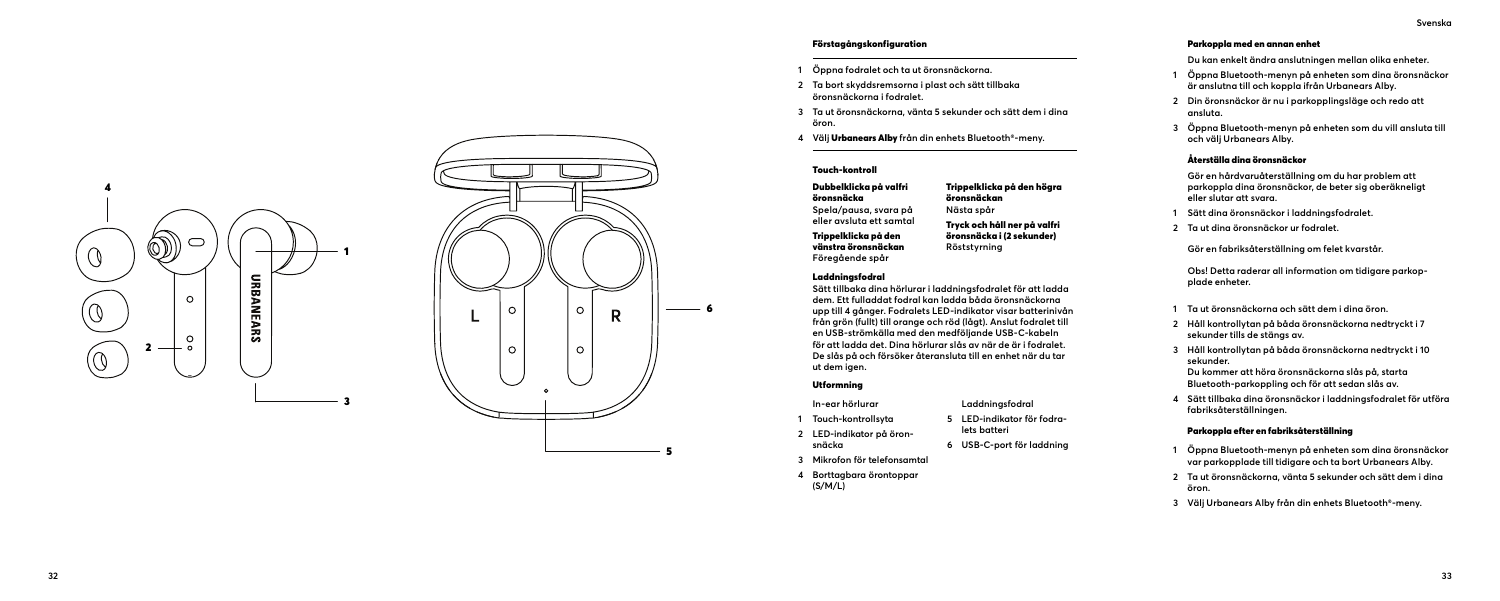# **การต ั ้ งค ่าคร ั ้ งแรก**

- 1 เปิดเคสและเอาหพังออก
- ่ 2 ดึงแถบป ้องกันออกและใส*่*ห ฟังกลับเข ้าไปในเคส
- 3 นำเอาหพ้งออก รอ 5 วินาท*ี*แล<sup>้</sup> วใส<sup>่</sup>ในหของคณ
- ี่ 4 เลือก **Urbanears Alby** จากเมน Bluetooth® ของอปกรณ<sup>์</sup>

# **การควบค ุมแบบส ัมผ ัส**

**แตะท ี ่ห ูฟ ังสองคร ั ้ ง** เล่น/หยุดชั่วคราว รับสายหรือ วางสาย **กดหูฟังข้างซ้ายสามครั้ง** ี เพลงก่อนหน ้าน ี้

# **เคสชาร ์ จ**

่ ใส ่หฟ้งของคณกล้าแข ้ าไปในเคสเพ ื่อชาร ์ จใหม ่ เคสท ี่ชาร ์ จไฟ ็จนเต๊มสามารถชาร จหูพ้งทั้งสองได สูงสุด 4 ครั้ง ไฟ LED ในเคส จะแสดงระดับแบตเตอร์ จากส์เขียว (เต๊ม) ไปจนถึงส์ส มและส์แดง ( ์ ต ำ) เช ือมต อเคสกับแหล งพลังงาน USB โดยใช ้ สายเคเบ ิล USB-C ่ เพ ื่อทำการชาร ์ จ ห ฟังของคณจะป ิดเม ื่ออย ในเคส การนำออกมาจะ เป ็นการเป ิดและพยายามเช ื ่อมต ่อใหม ่

**กดห ูฟ ังข ้ างขวาสามคร ั ้ ง**

**กดห ูฟ ังข ้ างใดก ็ได ้ ค ้ างไว ้ ี (2 วันาทั)**<br>ระบบส*ั*่งการด*้* วยเส*ี*่ยง

เพลงถ ัดไป

# **โครงสร ้ าง**

ห ูฟ ัง

- 1 พื้นผิวการควบคุมแบบสัมผัส
- 2 ไฟ LED แสดงสถานะของหูฟัง
- 3 ไมโครโฟนสำหรับการใช้งานโทรศัพท์ 6 พอรต USB-C เพื่อชาร์จอุปกรณ

เคสชาร ์ จ 5 ไฟ LED แสดงสถานะแบตเตอรี่ ของเคส

4 ปลอกหูฟังถอดได้(S/M/L)ิ

**จ ับค ู ่ก ับอ ุปกรณ ์ อ ื ่น**

ุคณสามารถเปล ี่ยนอปกรณ ์ ที่ กำลังเช ื่อมต่อเป ็นอปกรณ ์ อ ื่นได ้ ่างง่ายดาย

- **1** ให ้ เป ิดเมน ู **Bluetooth** บนอ ุปกรณ ์ ท ี ่กำ ล ังเช ื ่อมต ่อก ับห ูฟ ังของ ค ุณและยกเล ิกการเช ื ่อมเช ื ่อมต ่อก ับ **Urbanears Alby**
- .<br>2 ขณะนี้ หูฟ**ังอย ในโหมดจับค ู่และพร**้อมเช*ื่*อมต่อแล<sup>้</sup> ว
- **3** เป ิดเมน ู **Bluetooth** บนอ ุปกรณ ์ ท ี ่ต ้ องการเช ื ่อมต ่อและเล ือก  **Urbanears Alby**

# **ร ีเซ ็ตห ูฟ ังของค ุณ**

ี หากคณพบปถนทาระหว ่างการจับค หพังหร*ื*อหพังทำงานไม ่เสถ ียร ้ หรือไม่ตอบสนอง ให ้ริเซ ็ตฮาร์ ดแวร์

- 1 ใส**่หพังในเคสส**ำหรับการชาร<sup>์</sup> จ
- **2** นำหฟ**ังออกจากเคส**

่ หากไม่สามารถแก ้ปถิงหาได ้ โปรดรีเช ็ตเครื่ องเป ็นการตั ้งค ่า จากโรงงาน

หมายเหตุ: การดำเน*ิ*นการดังกล ่าวจะลบข<sup>้</sup>อม ูลในอปกรณ<sup>์</sup> ท*ี่* จับค<sup>่</sup> ้ ก้ม ก่อนหนู้. บาวทานนินมาว<br>- ถ้าเกลาแหน่ ้านี้ ทั้งหมด

- **1** เอาห ูฟ ังออกแล ้ วสวมในห ูของค ุณ
- ี 2 กดพ ื้นผ*ิ*วควบคุมการส*้*มผัสบนหูฟ*ั*งทั*้*งสองข<sup>้</sup>างค<sup>้</sup>างไว<sup>้</sup> เป*็*นเวลา  **7** ว ินาท ีจนกว ่าห ูฟ ังจะป ิด
- **3** กดพ ื้นผ*ิ*วควบคุมการส*ั*มผัสบนหูฟ*ั*งทั้งสองข<sup>้</sup>างค<sup>้</sup>างไว<sup>้</sup> เป*็*นเวลา  **10** ว ินาท ี

ค ุณจะได ้ ย ินเส ียงห ูฟ ังเป ิดการท ำ งาน เร ิ ่มการจ ับค ู ่ **Bluetooth**  ้ และหลังจากน้ำเจะบัดการทำงาน

**4 ใส***่* **หพ**ังกลับเข*้* าไปในเคสสาหรับการชาร ์ จและหพังจะร*ี*เซต เป ็นการต ั ้ งค ่าจากโรงงาน

# **การจ ับค ู ่หล ังจากการร ีเซ ็ตค ่าจากโรงงาน**

- **1 เปิดเมน Bluetooth บนอปกรณ<sup>์</sup> ที่เช***ื่***อมต<sup>่</sup>อกับหพ้งของคณก่อน** หน ้ าน ี ้ และนำ เอา **Urbanears Alby** ออก
- **2** นำ เอาห ูฟ ังออก รอ **5** ว ินาท ีแล ้ วใส ่ในห ูของค ุณ
- **3** เล ือก Urbanears Alby จากเมน ู **Bluetooth®** ของอ ุปกรณ ์



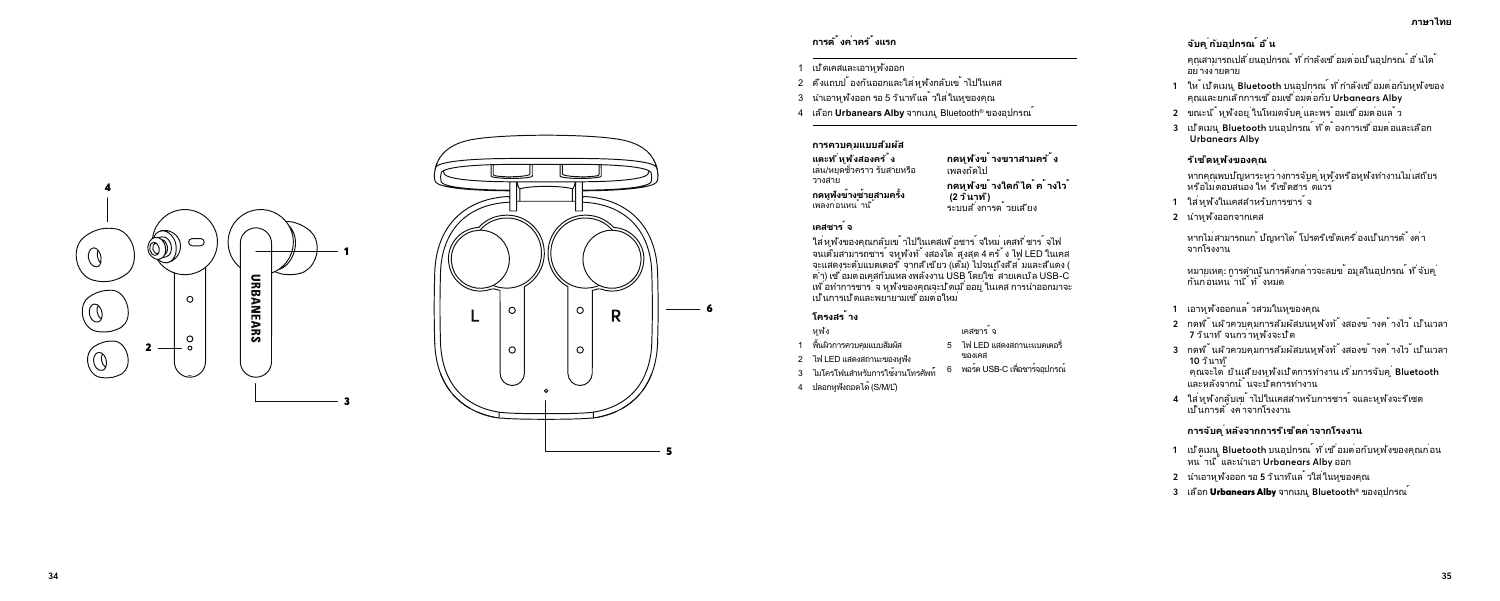# Başlangıç Kurulumu

- **1 Kutuyu açıp kulaklıkları çıkarın.**
- **2 Koruyucu plastik şeridi çıkarın ve kulaklıkları tekrar kutuya koyun.**
- **<sup>3</sup> Kulaklıkları çıkarın, 5 saniye bekleyin ve kulaklarınıza takın. 4 Cihazınızın Bluetooth® menüsünden** Urbanears Alby**'i seçin.**
- 

#### Dokunmatik Kontrol

Herhangi bir kulaklığa iki kez dokunun **Oynatma/duraklatma, çağrıyı cevaplama veya kapatma** Sol kulaklığa üç kez dokunun **Önceki şarkı**

# Sağ kulaklığa üç kez basın **Sonraki şarkı** Herhangi bir kulaklığa basın ve tutun (2 sn.) **Sesli Yardım**

**Kutuyu şarj etmek göstergesi**

#### Kutuyu şarj etmek

**Kulak içi kulaklıklarınızı tekrar şarj etmek için tekrar kabına koyun, tam olarak şarj edilmiş bir kap her iki kulaklığı 4 kata kadar tekrar şarj edebilir. Kaptaki LED göstergesi pil seviyesini yeşil (dolu), turuncu ve kırmızı (düşük) arası renklerle gösterir. Şarj etmek için birlikte verilen USB-C kab losu ile kutuyu USB güç kaynağına bağlayın. Kulaklıklarınız kabındayken, kapalı duruma geçerler. Kabından çıkardığı nızda açılırlar ve yeniden bağlantı kurmaya çalışırlar.**

#### Yerleşim

**Kulaklık**

- **1 Dokunmatik kontrollü yüzey 5 Kap batarya LED**
- **2 Kulaklık LED göstergesi**
- **3 Telefon aramaları için mikrofon 6 Şarj için USB-C girişi**
- **4 Çıkarılabilen kulak uçları (K/O/B)**

# Başka bir cihazla eşleştirme

**Bağlantılı bir cihazdan bir diğerine kolaylıkla değiştire bilirsiniz.**

- **1 Kulaklıklarınızın bağlı olduğu cihazdaki Bluetooth menüsünü açın ve Urbanears Alby bağlantısını kesin.**
- **2 Kulaklıklar artık eşleştirme modunda ve bağlanmaya hazır.**
- **3 Bağlanmak istediğiniz cihazdaki Bluetooth menüsünü açın ve Urbanears Alby seçeneğini seçin.**

### Kulaklıklarınızı sıfırlama

**Kulaklıklarınızı eşleştirmede sorun yaşıyorsanız veya düzensiz veya tepkisiz hale gelirlerse, bir donanım sıfırlama gerçekleştirin.** 

- **1 Kulaklıklarınızı şarj kabına koyun.**
- **2 Kulaklıklarınızı kaptan çıkarın.**

**Sorun devam ederse, bir fabrika sıfırlama gerçekleştirin.**

**Not: Bu, daha önce eşleştirilen cihazlar hakkında tüm bilgileri silecektir.**

- **1 Kulaklıkları çıkarın ve kulaklarınıza takın.**
- **2 Her iki kulaklık üzerindeki dokunmatik kontrol yüzeyine basın ve kapa-nana kadar, 7 saniye boyunca basılı tutun.**
- **3 Her iki kulaklık üzerindeki dokunmatik kontrol yüzeyine basın ve 10 saniye basılı tutun. Kulaklıkların açıldığını duyacaksınız, Bluetooth eşleştirmeyi başlatın ve ardından kapatın.**
- **4 Kulaklıklarınızı tekrar şarj kabına koyun ve fabrika ayarlarına sıfırlana-caklardır.**

# Fabrika sıfırlamasından sonra eşleştirme

- **1 Daha önce kulaklıklarınızın bağlı olduğu cihazdaki Bluetooth menüsü-nü açın ve Urbanears Alby seçeneğini kaldırın.**
- **<sup>2</sup> Kulaklıkları çıkarın, 5 saniye bekleyin ve kulaklarınıza takın. 3 Cihazınızın Bluetooth® menüsünden Urbanears Alby'i seçin.**
- 

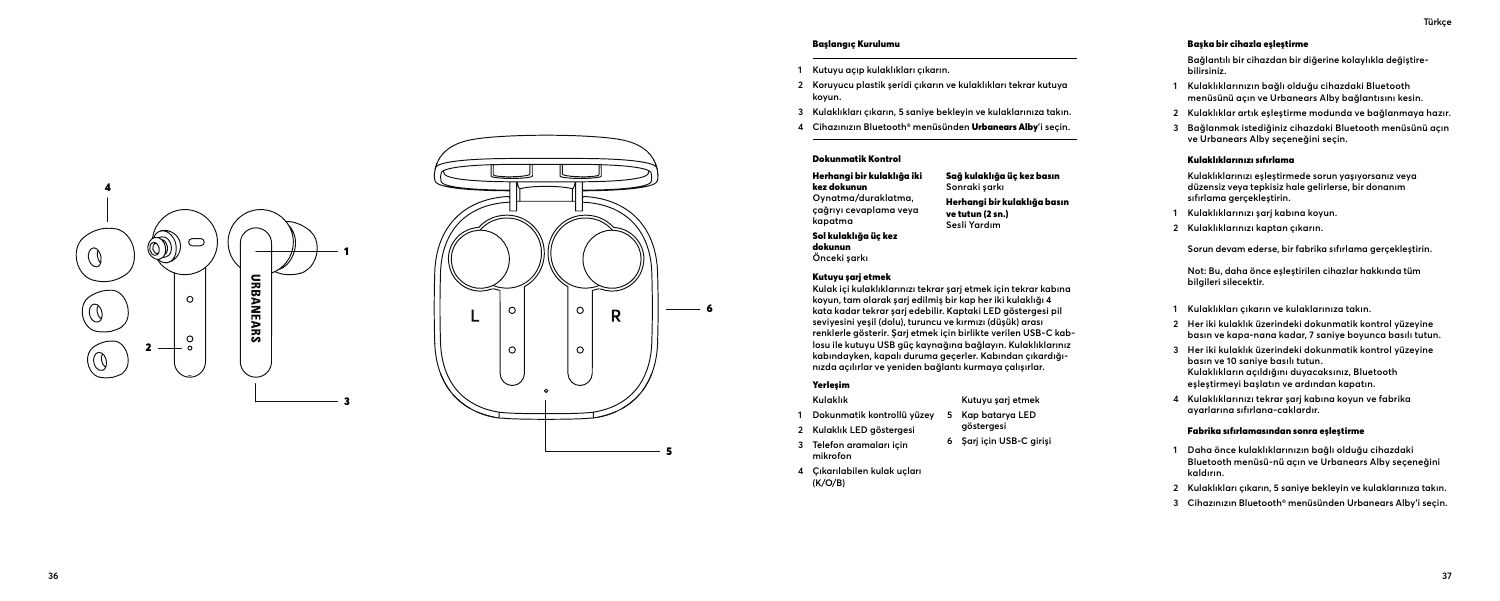# **首次设置**

- 1 打开充电盒,取出耳塞。
- 2 拆下塑料保护条,然后将耳塞放回盒中。
- 3 取出耳塞,等待 5 秒钟,然后放到耳朵里。
- 3 从设备的Bluetooth ®菜单中选择 **Urbanears Alby** 。

# **触摸控制**

**轻敲任一耳塞两下** 播放/暂停,接听或挂断电话 **轻触左耳塞三下** 上一曲目 **轻敲右耳塞三下** 下一曲目 **按住任一耳塞(2 秒)** 打开语音助手

# **充电盒**

将耳塞放回充电盒中可重新充电,充满电的充电盒可为两只耳塞充 电最多 4 次。充电盒上的 LED 指示灯显示电池电量,颜色从绿色( 满电)至橙色及红色(低电量)变化。通过随附的 USB-C 线缆将充 电盒连接到 USB 电源进行充电。耳塞在充电盒内会关闭。取出时 耳塞将开启并尝试重新连接。

#### **示意图** 耳塞

| 耳塞           | 充电盒             |
|--------------|-----------------|
| 1 触控表面       | 5 充电盒电池 LED 指示灯 |
| 2 耳塞 LED 指示灯 | 6 USB-C 充电端口    |

- 3 麦克风,用于接听来电
- 4 可拆卸耳帽 (S/M/L)

**与其它设备配对**

- 您可以轻松从一台连接的设备切换为另一台设备。
- **1** 打开耳塞当前所连接设备的蓝牙菜单,然后断开 **Urbanears Alby** 。
- **2** 耳塞现在处于配对模式,并已准备好连接。
- **3** 打开您想连接的设备的蓝牙菜单,然后选择 **Urbanears Alby** 。

# **重置耳塞**

如果耳塞配对有问题,或者连接不稳定或无反应,请重置硬件。

- **1** 将耳塞放入充电盒。
- **2** 从充电盒中取出耳塞。

如果问题仍然存在,请恢复出厂设置。

注意:这样做会删除之前配对设备的所有信息。

- **1** 取出耳塞,放到耳朵里。
- **2** 按住两只耳塞触控表面 **7** 秒钟,直至关闭。
- **3** 按住两只耳塞触控表面 **10** 秒钟。 您会听到耳塞开机,启动蓝牙配对,然后关机。
- **4** 将耳塞放回充电盒中,耳塞将恢复出厂设置。

# **恢复出厂设置后配对**

- **1** 打开耳塞之前所连接设备的蓝牙菜单,然后删除 **Urbanears Alby** 。
- **2** 取出耳塞,等待 **5** 秒钟,然后放到耳朵里。
- **3** 从设备的Bluetooth®菜单中选择 **Urbanears Alby** 。

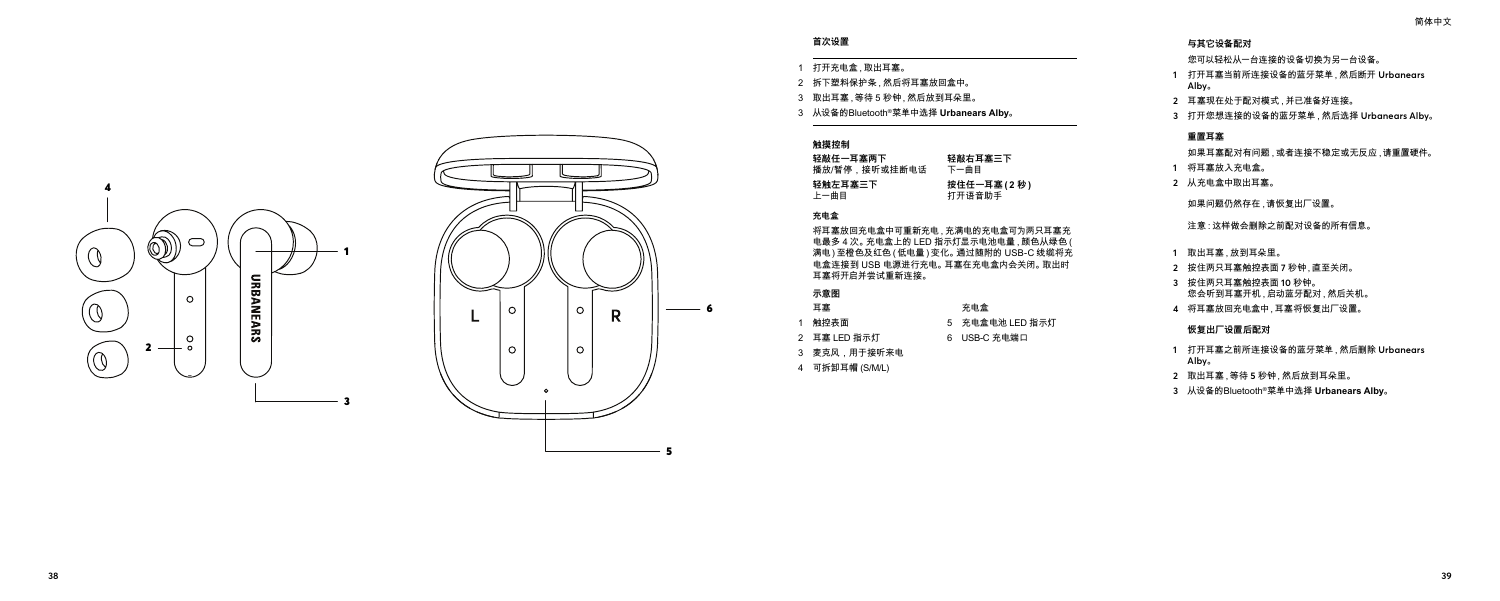- **與其他裝置配對**
- 您可以輕鬆地從一台已連接的裝置改到另一台裝置。
- **1** 開啟您的耳機當前已連接裝置上的 **Bluetooth** 選單,然後斷開連 接 **Urbanears Alby**。
- **2** 耳機現在處於配對模式,在待連接狀態。
- **3** 在您要連接的裝置上開啟其 **Bluetooth** 選單,然後選擇 **Urbanears Alby** 。

# **重新設置您的耳機**

如果您在配對耳機時遇到問題,或者它們變得不穩定或無反應, 請執行硬體重置。

- **1** 將耳機放回充電盒中。
- **2** 取出充電盒中的耳機。

如果問題仍然存在,請恢復原廠設置。

注意:這將刪除有關先前配對裝置的一切。

- **1** 取出耳機,然後將其戴在耳中。
- **2** 按住兩個耳機上的觸控式控制表面 **7** 秒,直到關機。
- **3** 按住兩個耳機上的觸控式控制表面 **10** 秒鐘。 您會聽到耳機開啟,啟動 **Bluetooth** 配對然後關閉電源的聲音。
- **4** 將您的耳機放回充電盒中,它們將被恢復為原廠設置。

#### **恢復原廠設置後配對**

- **1** 在您以前連接過耳機的裝置上打開 **Bluetooth** 選單,然後刪除 **Urbanears Alby** 。
- **2** 取出耳機,等待 5 秒,然後將其戴在耳中。
- **3** 從您裝置的Bluetooth ® 選單選取 **Urbanears Alby** 。



# **首次設定**

- 1 打開盒子,取出耳機。
- 2 取下塑膠保護條,然後將耳機放回盒中。
- 3 取出耳機,等待 5 秒,然後將其戴在耳中。
- 4 從您裝置的Bluetooth® 選單選取 **Urbanears Alby** 。

# **觸控模式**

**雙擊任何耳機** 播放/暫停、接聽電話或掛 斷電話 **三擊左耳機** 上一首歌 **三擊右耳機** 下一首歌 **長按住任何耳塞 2 秒鐘** 語音助理

# **充電盒**

將您的耳機放回充電盒中充電。完整充電的充電盒可為耳機充電高 達 4 次。盒上的 LED 指示燈會顯示電池電量,由綠色(滿電量)至 橘色到紅色(低電量)。使用附帶的 USB-C 充電線將充電盒連接到 USB 電源以充電。當您的耳機在盒內時,會是關機狀態。從盒內取 出將會重新開機並嘗試重新連結

# **結構**

- 耳機 1 觸控表面 2 耳機 LED 指示燈 充電盒 5 充電盒 LED 電池指示燈 6 USB-C 充電連接埠
- 3 手機通話麥克風
- 4 可拆式耳塞(小 / 中 / 大)